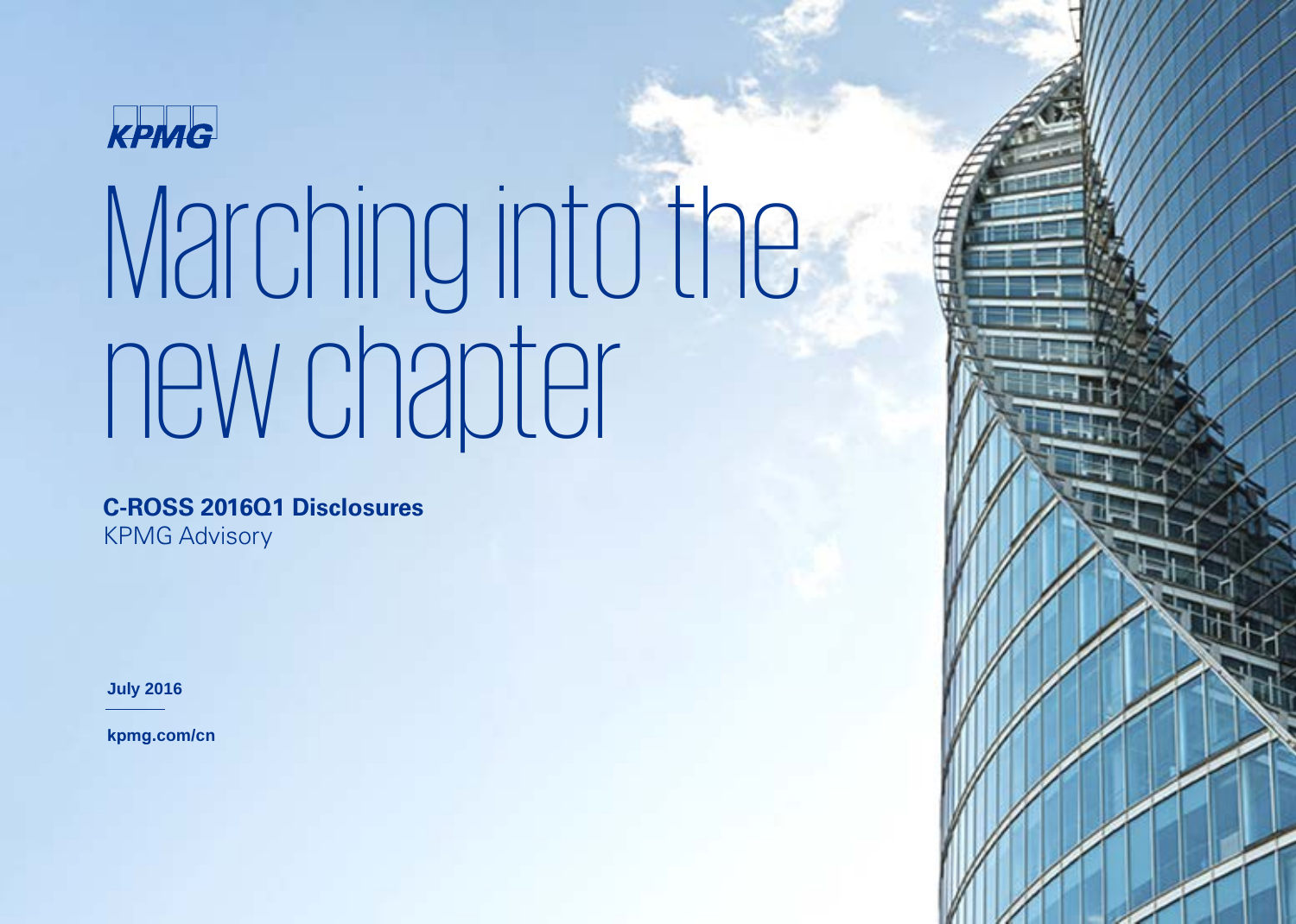## **Marching into the new chapter** Executive summary

Following a one-year transitional period, the China Risk Oriented Solvency System (C-ROSS) is due to come into full force in 2016. As part of these reforms, the first set of C-ROSS public disclosures (quarterly C-ROSS solvency report summaries) took place in early May. For the first time ever, the general public was able to examine the key solvency indicators and business quality indices of all insurance and reinsurance companies operating in China. The depth of the information disclosed and the frequency of disclosure, occurring every quarter, has helped establish C-ROSS public disclosure as a leading practice globally.

It has been an exciting, albeit turbulent, year for China's insurance industry. Recent developments include motor insurance pricing reform, the extraordinary growth of some life companies fueled by high cash value products (short-term savings products with low surrender charges), the growth in merger and acquisition activities, the establishment of multiple new market players, more aggressive investment by insurers and C-ROSS implementation. All these trends are leading to profound changes in China's insurance industry. Many insurance organisations are revamping their product and investment strategies, whilst at the same time strengthening their risk management capabilities, in order to better position themselves for the future.

The new data made available by C-ROSS and strong demand among our clients for more effective benchmarking information has prompted us to launch the **KPMG China Insurance Information Service**, which will be available in multiple technology platforms including PC, iPad and WeChat. We hope this initiative will gradually help transform data analytics in China's insurance industry.

As part of these efforts, we will publish quarterly analysis reports, which will cover both industry solvency analysis and comprehensive competitiveness analysis.

This report covers C-ROSS solvency information as of 2015Q4 and 2016Q1 as well as the last batch of China Solvency I (C-SI) data as of 2015Q4.

As of 23 May 2016, **73 life insurers** (76 in total, including life, health and pension companies), **67 P&C insurers** (75 in total) and **9 reinsurers** (10 in total including Lloyds China, which is registered as a direct insurer but is primarily engaged in reinsurance business) disclosed their quarterly solvency report summaries. Some of these disclosures were incomplete or inconsistent and we have therefore made necessary adjustments in our data analysis. In the case of any conflicts between different data, we have opted for the industry C-ROSS statistics released by the China Insurance Regulatory Commission (CIRC).

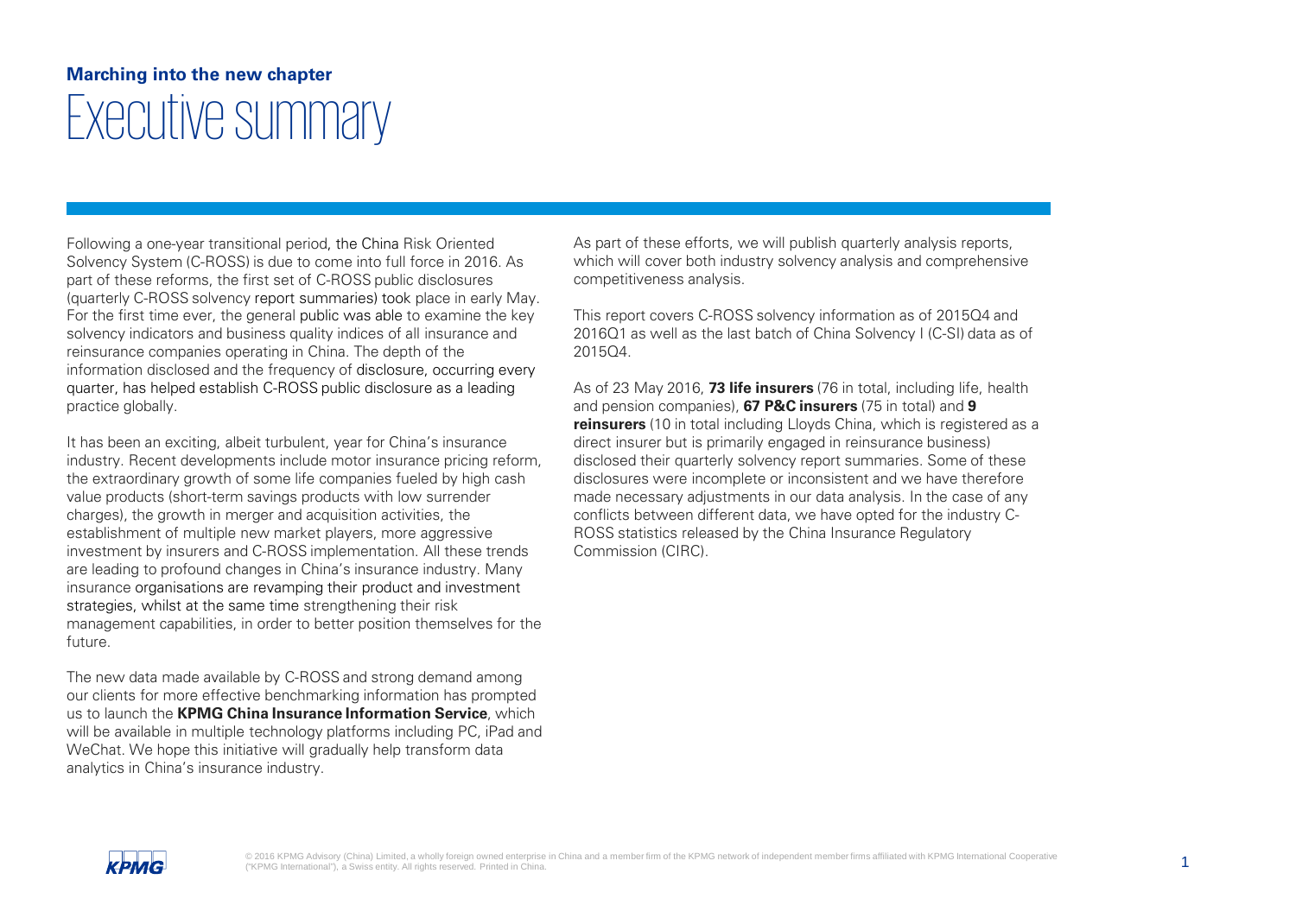## **Marching into the new chapter** Executive summary

## **Overall industry solvency analysis:**

**Integrated risk rating (IRR):** as the CIRC has not formally implemented IRR under C-ROSS, companies disclosed the risk ratings under C-SI as temporary proxy information. The majority belong to ratings A or B, indicating an overall manageable industry risk level.

#### **Actual capital, minimum capital, solvency surplus:**

between 2015Q4 and 2016Q1, the overall industry capital position remained stable and the quality of the actual capital did not change significantly.

**Solvency adequacy ratio:** the overall industry C-ROSS solvency ratio is adequate. The total life, P&C and reinsurance comprehensive solvency adequacy ratios are all above 250 per cent. However, most companies' ratios fell in Q1 and a few companies already indicated they were insolvent under C-ROSS.

**Minimum capital structure:** the C-ROSS minimum capital composition more accurately reflects the risk profile of the insurance industry. Compared with the previous period, the change in minimum capital structure in Q1 2016 reflects the enormous growth in life business as well as investment allocation adjustments by insurers. **Actual capital structure:** actual capital structure reflects the capital composition and quality for the industry. Overall, the industry's actual capital structure is stable and of good quality.

**Net Cash Flow:** In 2016Q1, the net cash flow of life companies and reinsurance companies improved, whereas the P&C industry's cash flow position deteriorated. This may be partly due to the effects of commercial motor insurance pricing reform.



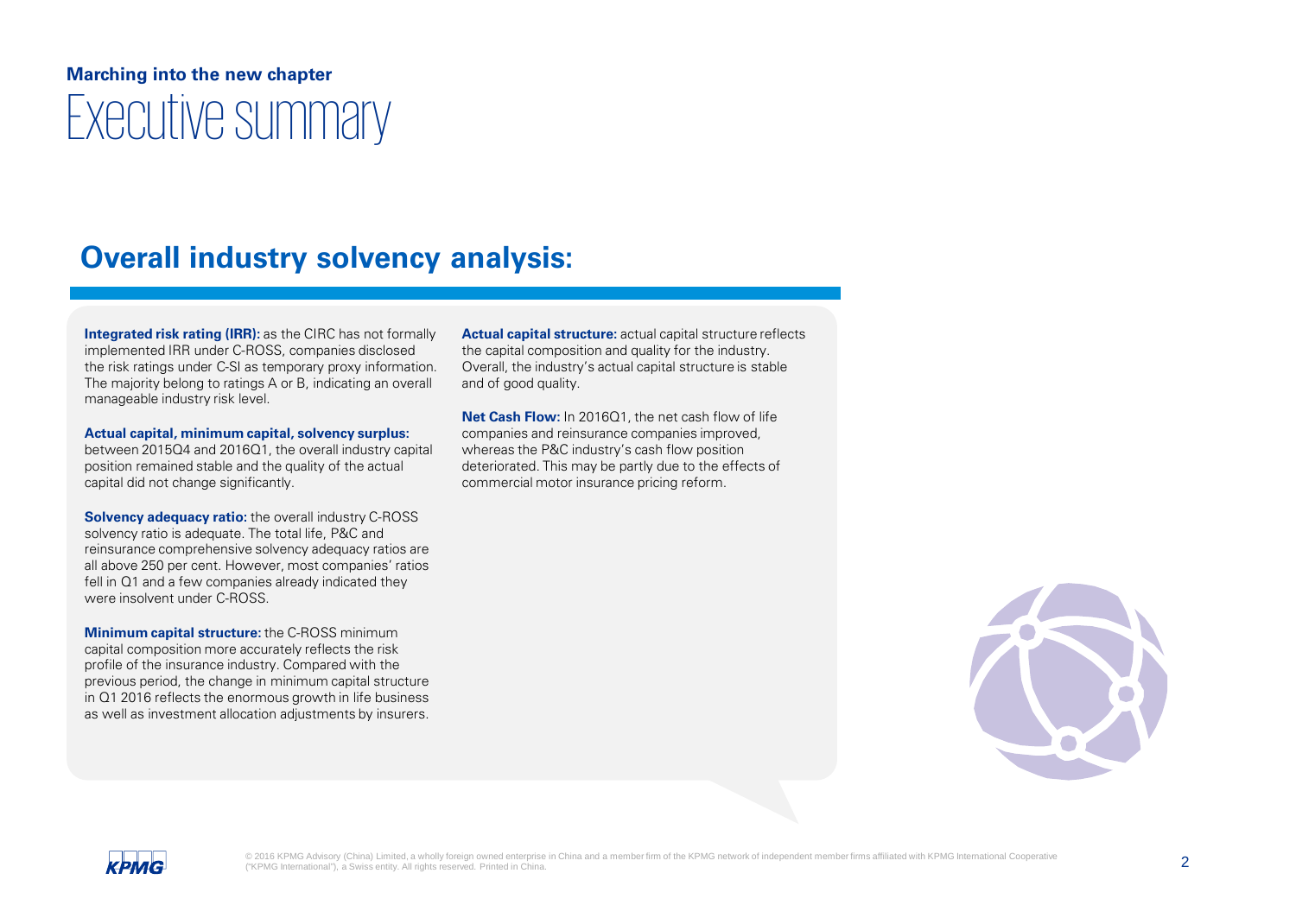## **Marching into the new chapter** Executive summary

## **Comprehensive competitiveness analysis:**

This aims to provide an overview of **life and P&C insurers'** competitiveness through quantitative analysis of data disclosed in quarterly solvency report summaries and other public sources. Reinsurers are excluded from this analysis due to the lack of available data.

In 2015, the CIRC established a regulatory rating system, customer service quality assessment system and performance assessment system. These different rating systems cover insurers' risk profile, service quality and financial performance respectively. Based on this, we also examined companies' **IRRs** and the **key financial performance indicators** disclosed by insurers as well as insurers' **yearly service assessment indices** published by the CIRC in order to determine the competitive strengths of each company using a seven tier scoring system.

The results are broadly in line with our expectations. Around 60 per cent of the life and P&C insurers have solid ratings, while companies with adequate capital, good financial performance and high service quality received the highest scores. The analysis results also reflected companies' different business strategies, operating structures and product offerings.



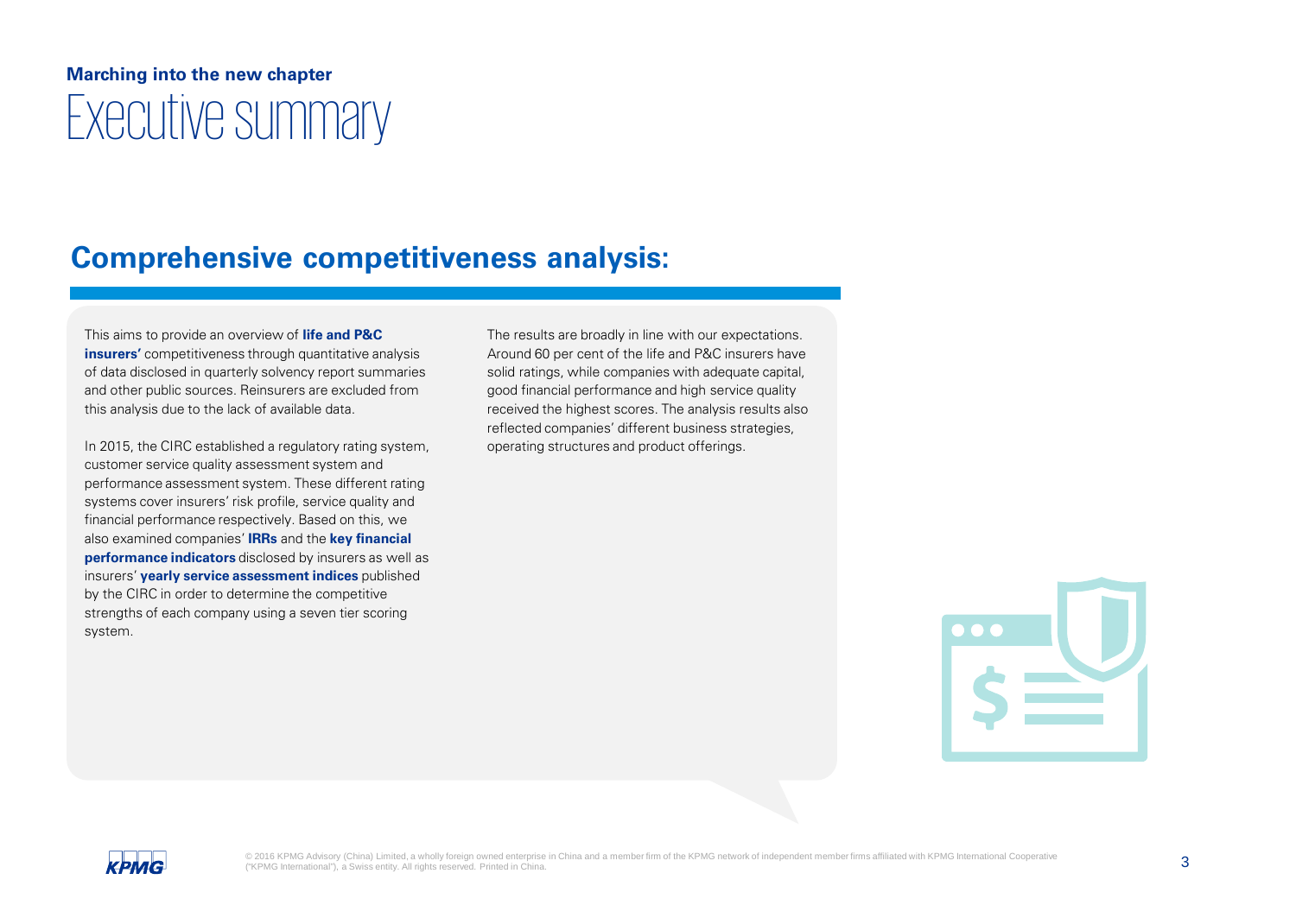

# 1 Industry solvency analysis<br>analysis

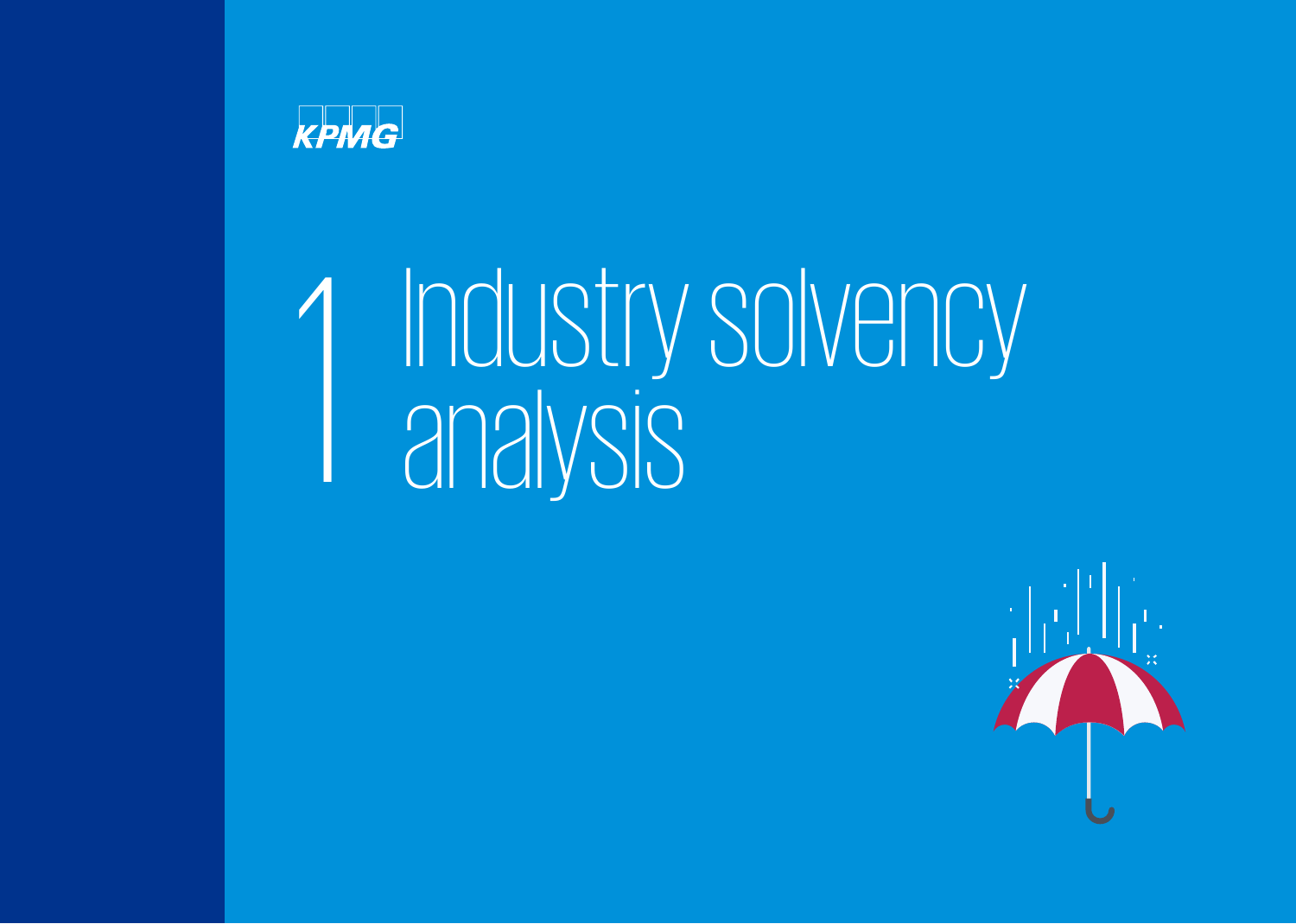## **Marching into the new chapter** Integrated risk rating

#### **The CIRC has not formally implemented C-ROSS IRR**

- As of 30 April 2016, most companies received C-SI risk ratings in either 2015Q3 or 2015Q4
- The industry's risk ratings are overall stable. Three life insurers improved from B to A, while three life insurers deteriorated from A to B.
- One P&C insurer deteriorated from A to B, while another one deteriorated from B to C.
- □ Most reinsurers did not receive C-SI risk ratings



- □ One health insurer was rated C at both 2015Q3 and 2015Q4. while its C-ROSS comprehensive solvency adequacy ratio was above 100 per cent at both 2015Q4 and 2016Q1
- Two life companies had D ratings at both 2015Q3 and 2015Q4. One company's C-ROSS comprehensive solvency adequacy ratio was 20.7 per cent and -18.2 per cent at 2015Q4 and 2016Q1 respectively
- $\Box$  The other company's C-ROSS comprehensive solvency adequacy ratio was -3.91 per cent at 2016Q1



**P&C**



 One P&C company had a C rating at both 2015Q3 and 2015Q4. Its C-ROSS comprehensive solvency adequacy ratio was 89.1 per cent and 63.6 per cent at 2015Q4 and 2016Q1 respectively

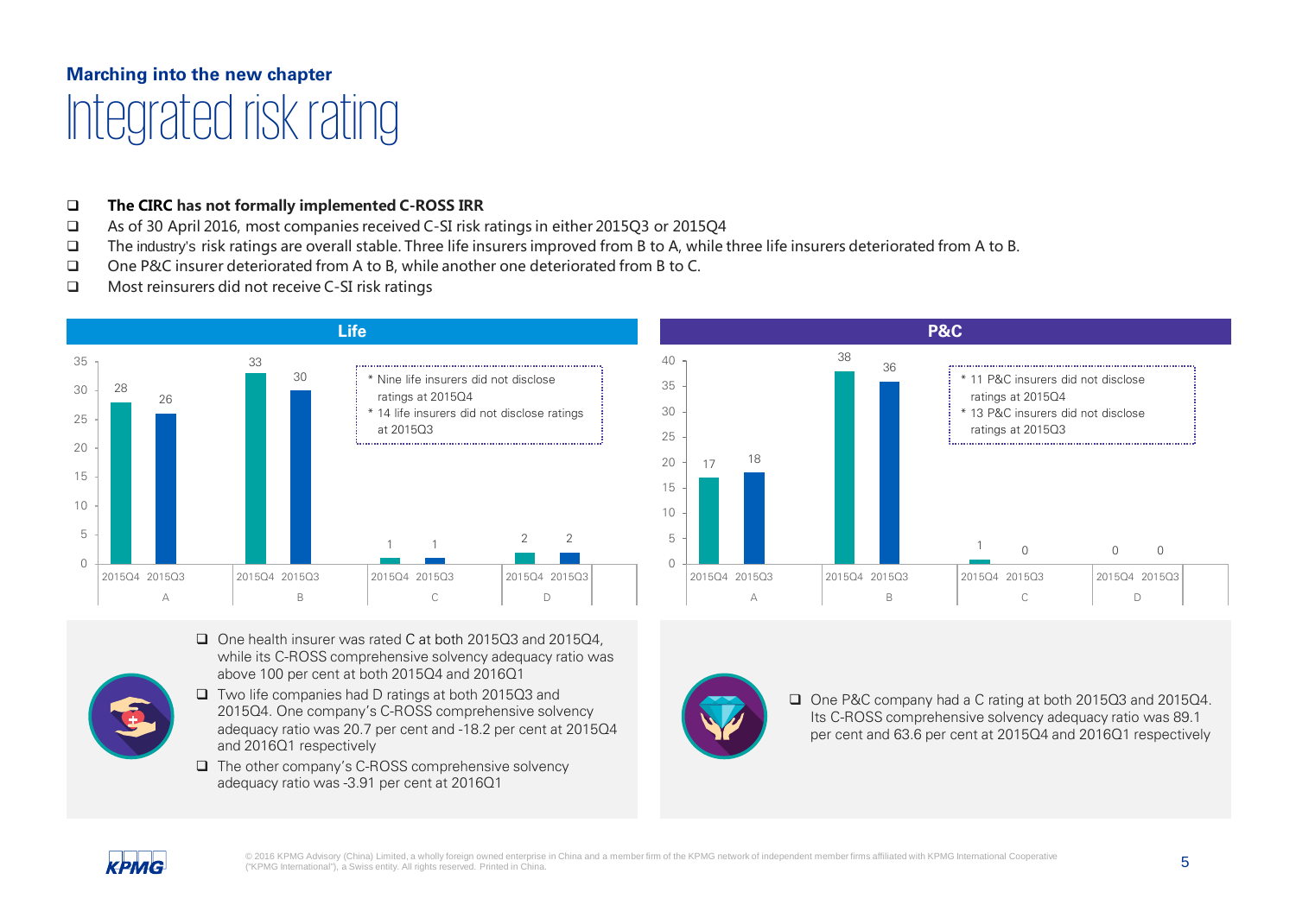## **Marching into the new chapter** Key solvency indicators







No conclusions on capital and free surplus trends could be reached based on available public information because the sample difference between the two quarters would have a large impact.

\* 73 life insurers disclosed information in 2016Q1, whereas only 67 insurers disclosed information in 2015Q4

No conclusions on capital and free surplus trends could be reached based on available public information because the sample difference between the two quarters would have a large impact.

- \* 67 P&C insurers disclosed information in 2016Q1, whereas only 64 insurers disclosed information in 2015Q4.
- \* Three P&C insurers' disclosures appear to contain errors

No material change for each indicator for the reinsurance industry during 2016Q1.

\* Nine reinsurers disclosed information in 2016Q1, while eight disclosed 2015Q4 data

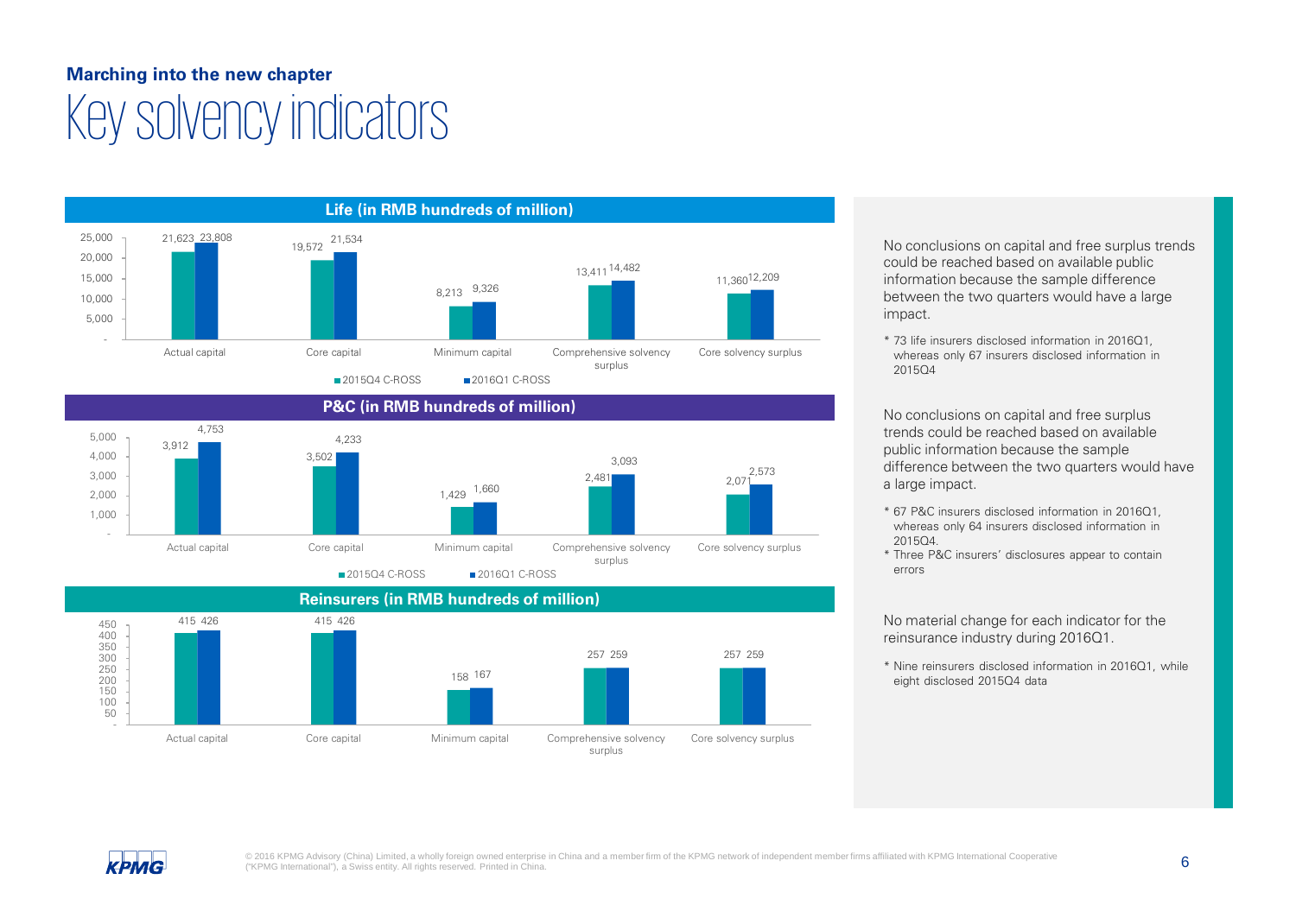## **Marching into the new chapter** Industry solvency adequacy ratio



- Measures to improve solvency include capital injection, bond issuance, business mix adjustment, reinsurance arrangement and investment allocation adjustment
- $\Box$  Capital injection impact is immediate but may not be sustainable
- RMB 60.9 billion total capital injection for life insurers during 2015, another RMB 16.1 billion in 2016Q1
- RMB 33.8 billion total capital injection for P&C insurers during 2015, no additional injection in 2016Q1
- RMB 3.3 billion total capital injection for reinsurers during 2015, no additional injection in 2016Q1

\* Data includes 2015Q4 C-SI solvency ratios for 71 life insurers and 73 P&C insurers; 2015Q4 C-ROSS ratios for 67 life insurers, 64 P&C insurers and eight reinsurers; 2016Q1 C-ROSS ratios for 73 life insurers, 67 P&C insurers and nine reinsurers

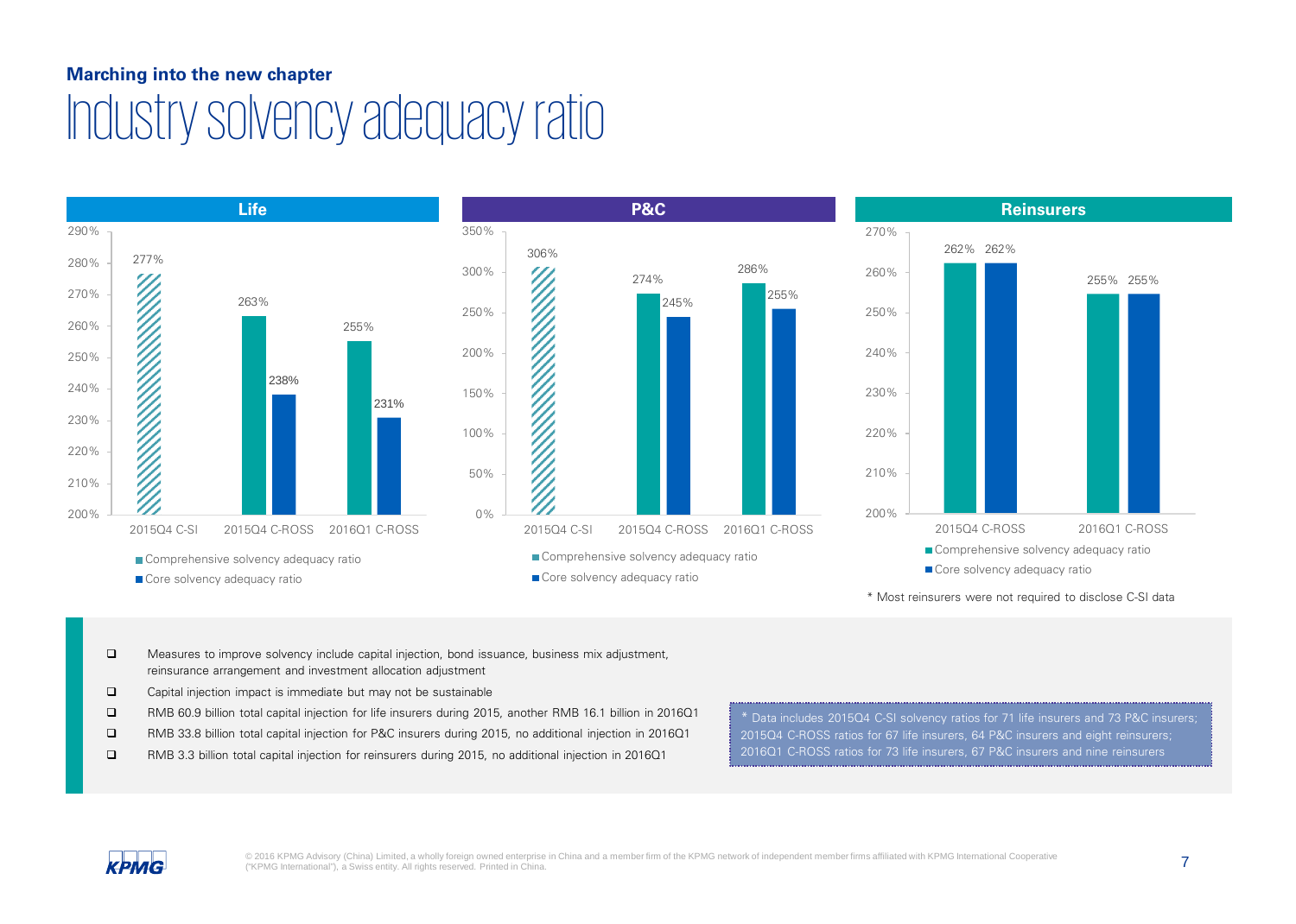## Comprehensive solvency adequacy ratio



\* Data includes 73 life insurers at 2016Q1 and 67 at 2015Q4 \* Data includes 67 P&C insurers at 2016Q1, and 64 at 2015Q4 \* Data includes nine reinsurers at 2016Q1 and eight at 2015Q4

 Solvency ratios for most life insurers decreased in 2016Q1, which may have been a result of the huge volume of 'high cash value' product sales during the quarter

The change in comprehensive solvency adequacy ratios could have been affected by investment allocation adjustments as well

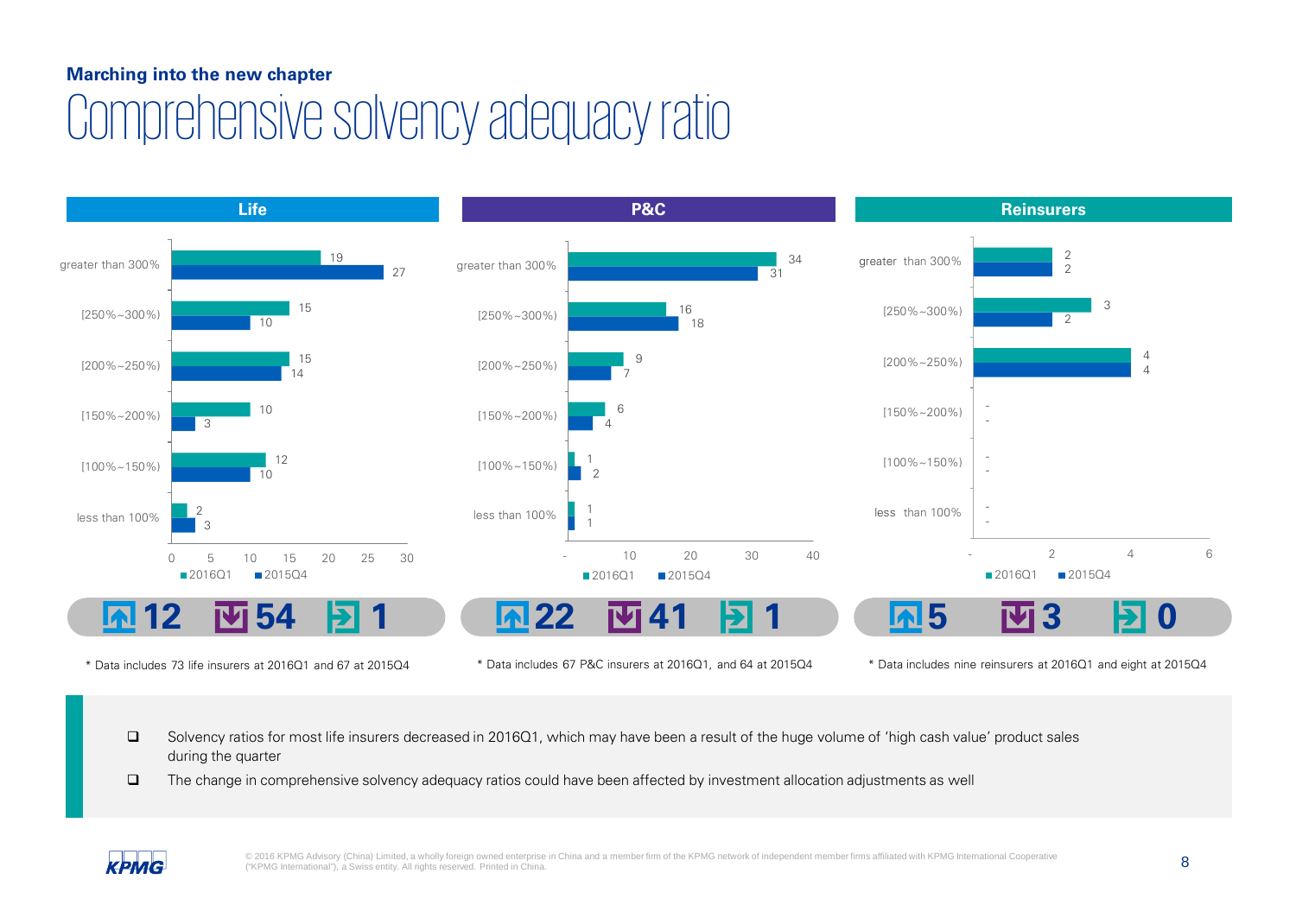## Core solvency adequacy ratio



- Differs from comprehensive solvency adequacy ratios as only the higher quality core actual capital is included in the calculation of core solvency adequacy ratio
- The change in core solvency adequacy ratios in 2016Q1 and the drivers for that change are similar to those for comprehensive solvency adequacy ratio

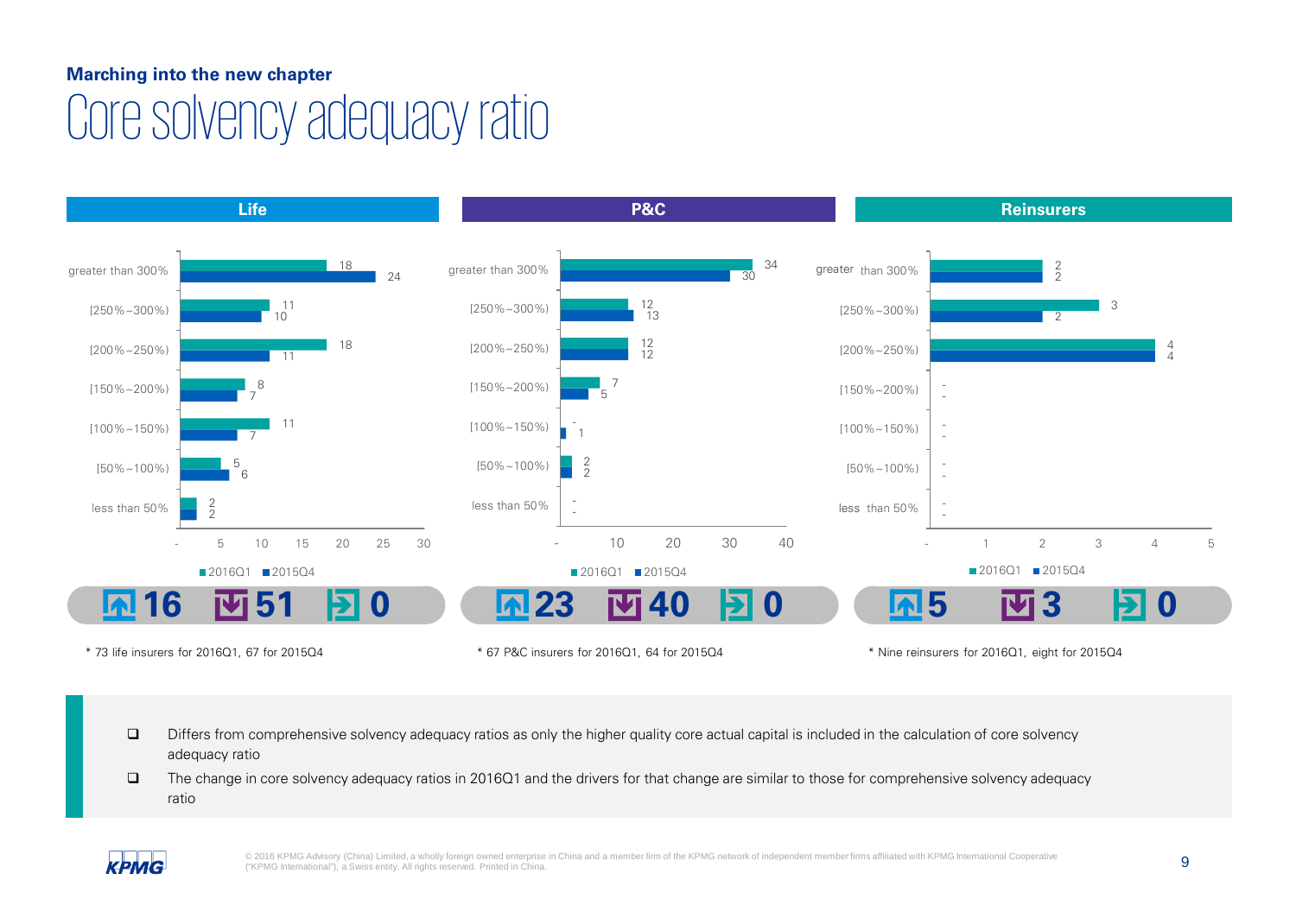## **Marching into the new chapter** Minimum capital structure for life companies





\* 73 life insurers disclosed minimum capital at 2016Q1

\* 10 did not disclose diversification effects or loss absorbing effects

\* Two did not disclose minimum capital details

\* 66 life insurers disclosed minimum capital at 2015Q4

\* Seven did not disclose diversification effects or loss absorbing effects

\* Two did not disclose minimum capital details

#### **The shift in minimum capital structure in Q1 may be due to:**

- The mix of business sold during 2016Q1
- Change in investment allocation towards equities and bonds

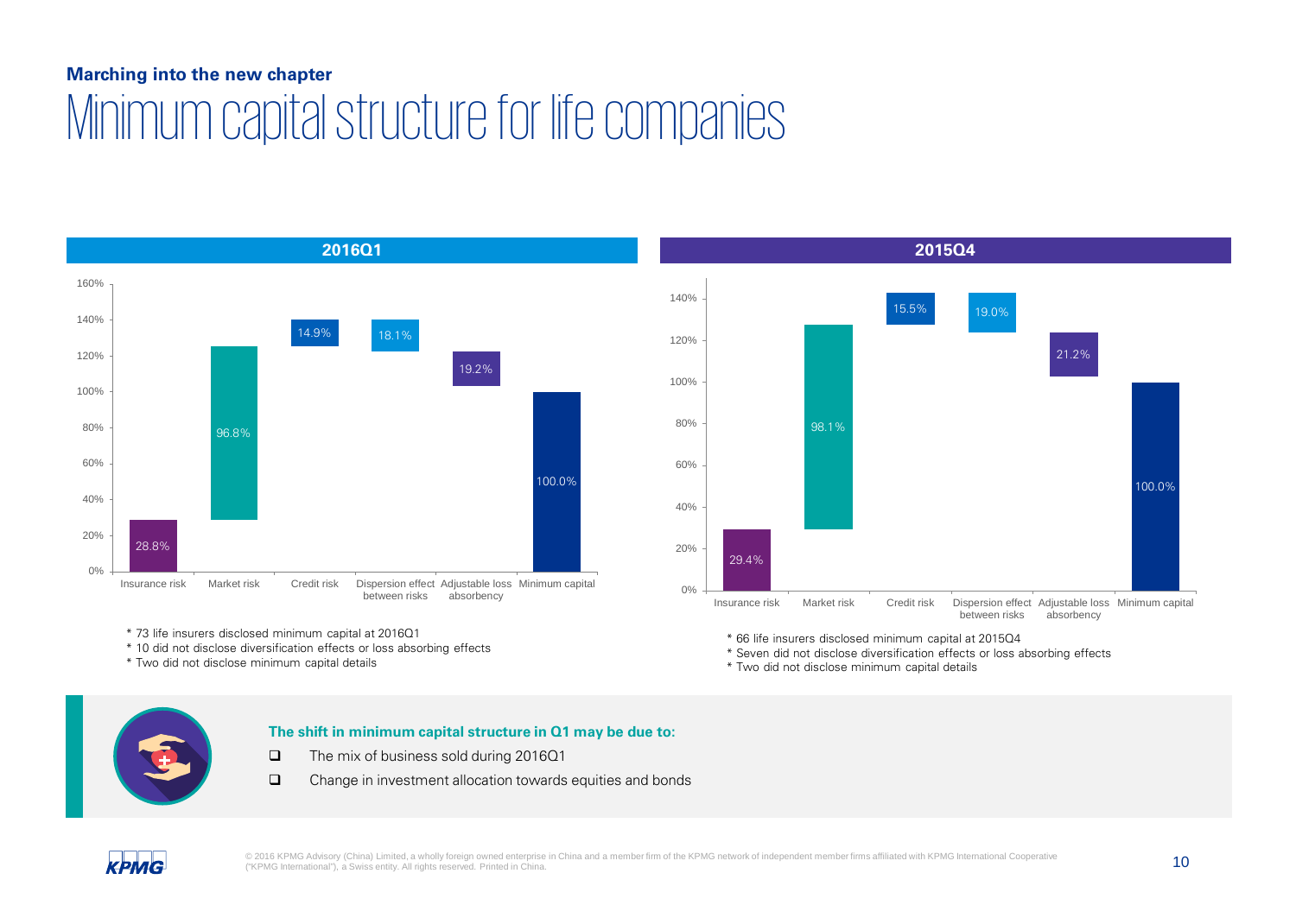## **Marching into the new chapter** Minimum capital structure for P&C companies





\* One did not disclose diversification effects

\* 67 P&C insurers disclosed minimum capital at 2016Q1 \* 62 P&C insurers disclosed minimum capital at 2015Q4

 $\Box$  The significant shift in minimum capital structure in Q1 may have resulted from changes in investment allocation and the data being unavailable for some companies at 2015Q4



© 2016 KPMG Advisory (China) Limited, a wholly foreign owned enterprise in China and a member firm of the KPMG network of independent member firms affiliated with KPMG International Cooperative<br>
<sup>"KPMG</sup> International"), a ("KPMG International"), a Swiss entity. All rights reserved. Printed in China.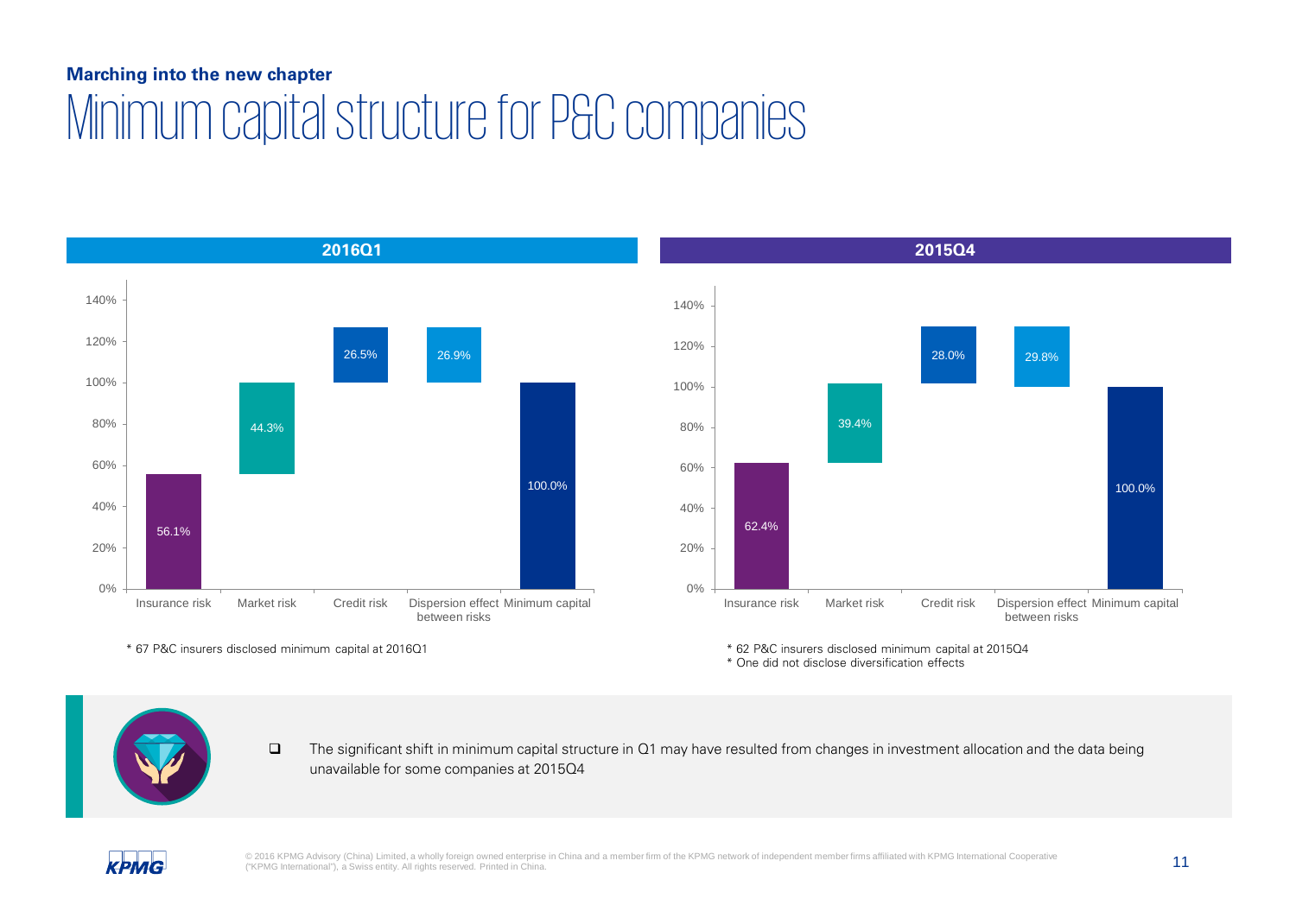## **Marching into the new chapter** Minimum capital structure for reinsurers



 Insurance risk minimum capital declined, while market risk minimum capital increased. This may have been caused by some reinsurers' adjustment in investment portfolios in 2016Q1

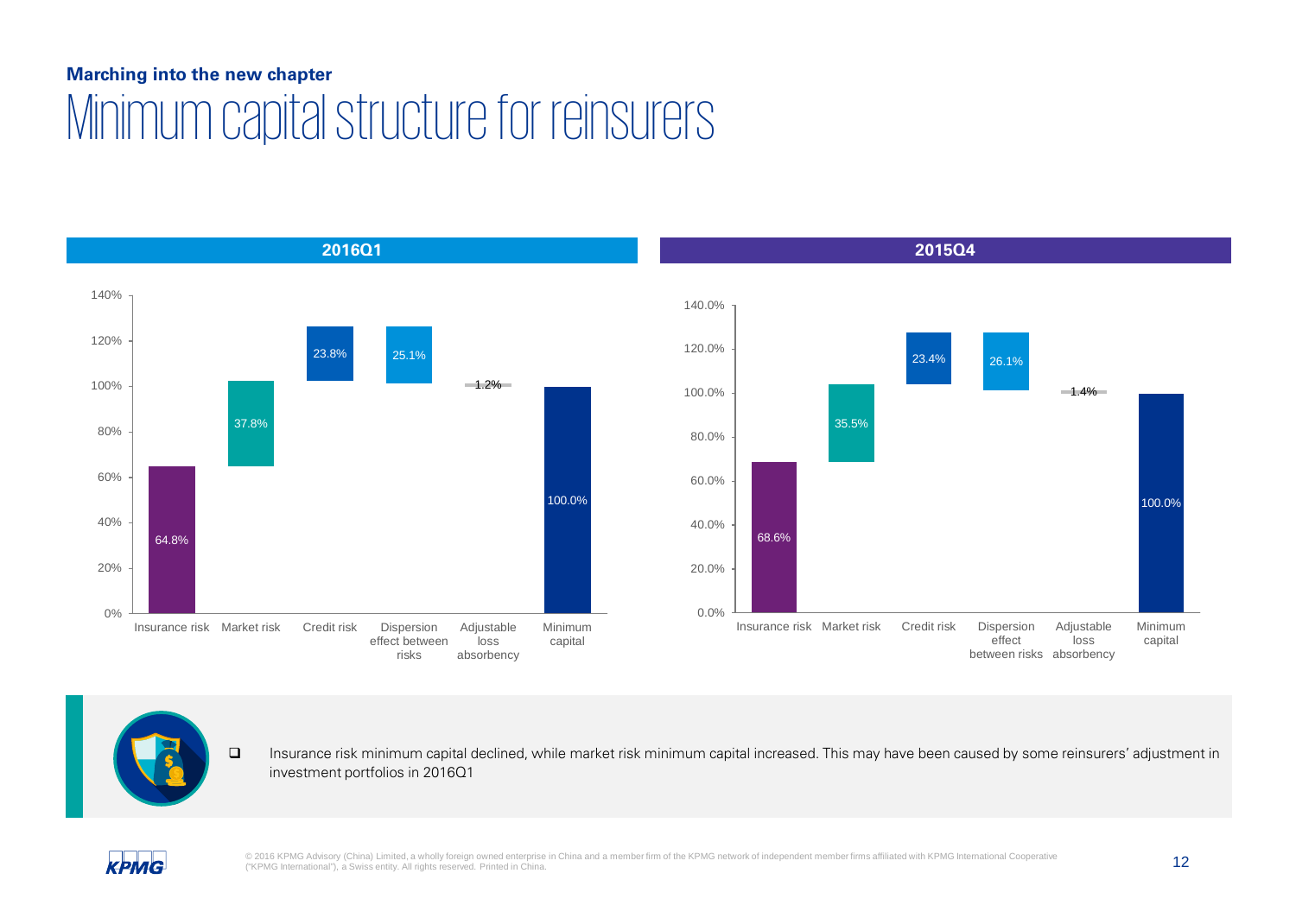## **Marching into the new chapter** Actual capital structure



#### **Actual capital = Core capital + Supplement capital (in RMB hundreds of million) Actual capital = Admitted asset – Admitted liability (in RMB hundreds of million)**



■ Admissible liabilities ■ Actual capital

- $\square$  Slightly lower capital quality for life insurers (core capital proportion declined)
- □ Slightly lower capital quality for P&C insurers (core capital proportion declined)
- $\Box$  Stable capital quality for reinsurers
- Reinsurers' admitted assets and admitted liabilities decreased in 2016Q1, which may be due to the reduction in financial reinsurance business post C-ROSS and more retrocession business volumes
- $\Box$  No clear trend for life or P&C due to lack of available data

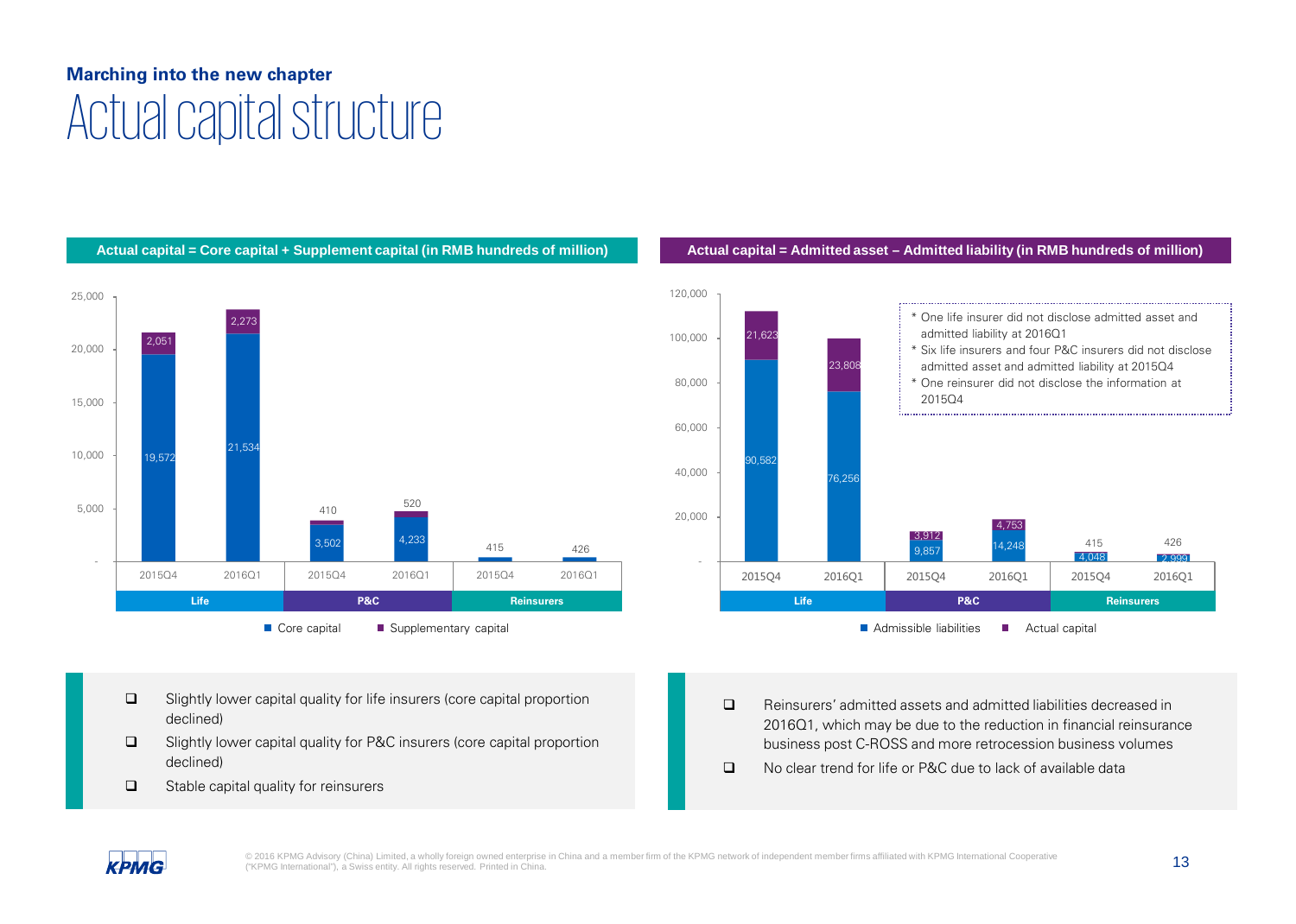## **Marching into the new chapter** Net cash flow

#### **In 2016Q1, life industry cash flow improved**

- $\Box$  11 companies' net cash flow became positive, while three became negative
- $\Box$  Higher net cash flow for 28 insurers compared with lower cash flow for 16 companies

#### **In 2016Q1, P&C industry cash flow deteriorated**

- $\Box$  Six companies' net cash flow became positive, while 12 became negative
- $\Box$  Higher net cash flow for 18 insurers compared with lower cash flow for 21 companies

#### **In 2016Q1, reinsurers' net cash flow improved**

- $\Box$  Two companies' net cash flow became positive, while one became negative
- $\Box$  Higher net cash flow for four insurers compared with lower cash flow for two companies



\* 2015Q4, no disclosed data for 28 life insurers





- The improved net cash flow for life insurers may be due to high premium income from new business in 2016Q1
- Deterioration in P&C insurers' net cash flow may be due to the acceleration in claim settlements and expenses payments as well as investment activities
- □ Measures to improve cash flow include short-term debt financing, capital injection, reduction in operating expenses, investment adjustments, etc.
- For other regulatory liquidity risk indicators such as comprehensive liquidity ratio and liquidity coverage ratio, no comparison is made due to lack of consistency in disclosed data



© 2016 KPMG Advisory (China) Limited, a wholly foreign owned enterprise in China and a member firm of the KPMG network of independent member firms affiliated with KPMG International Cooperative 14<br>
14 ("KPMG International"), a Swiss entity. All rights reserved. Printed in China.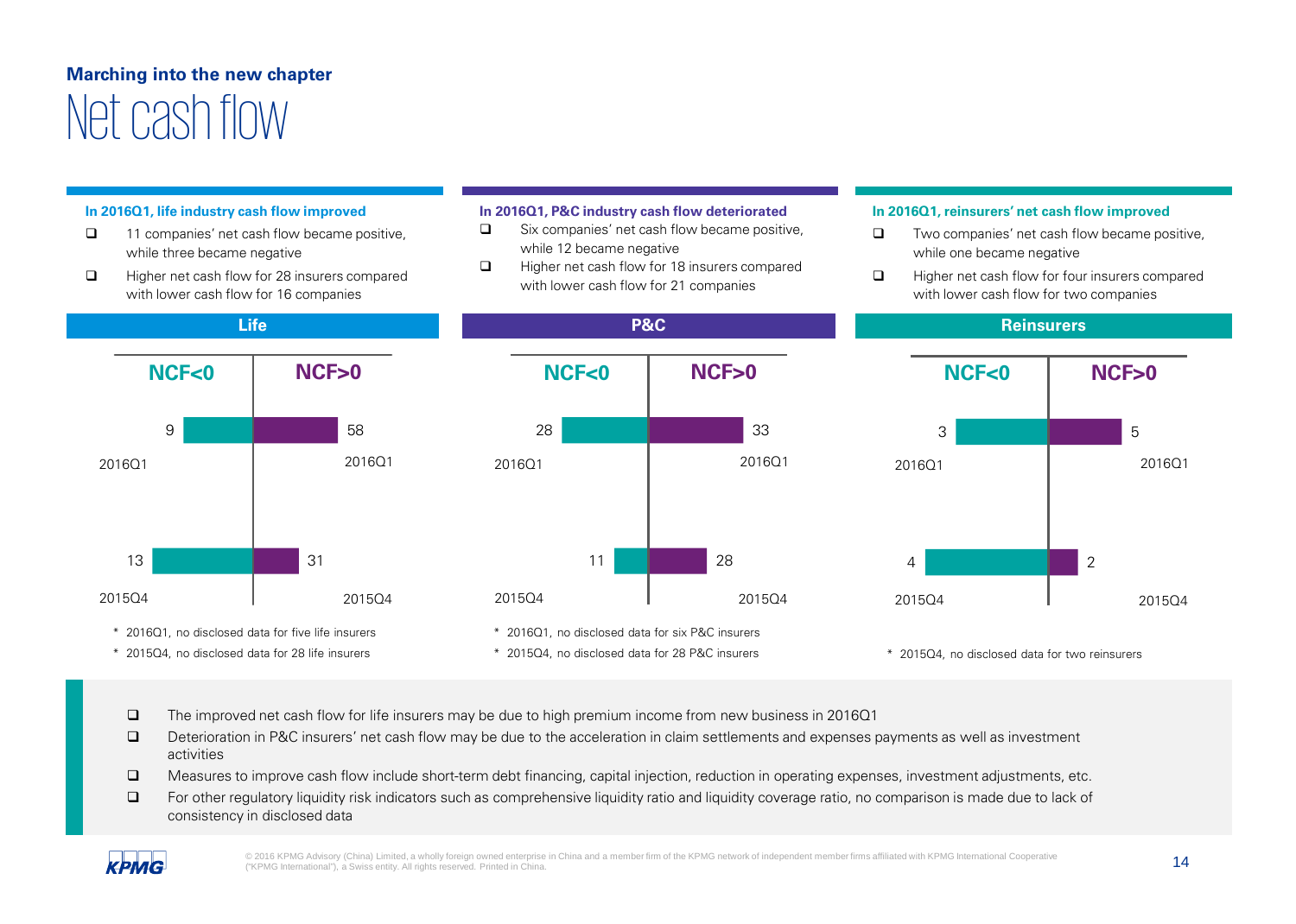

# 2 Comprehensive competitiveness analysis

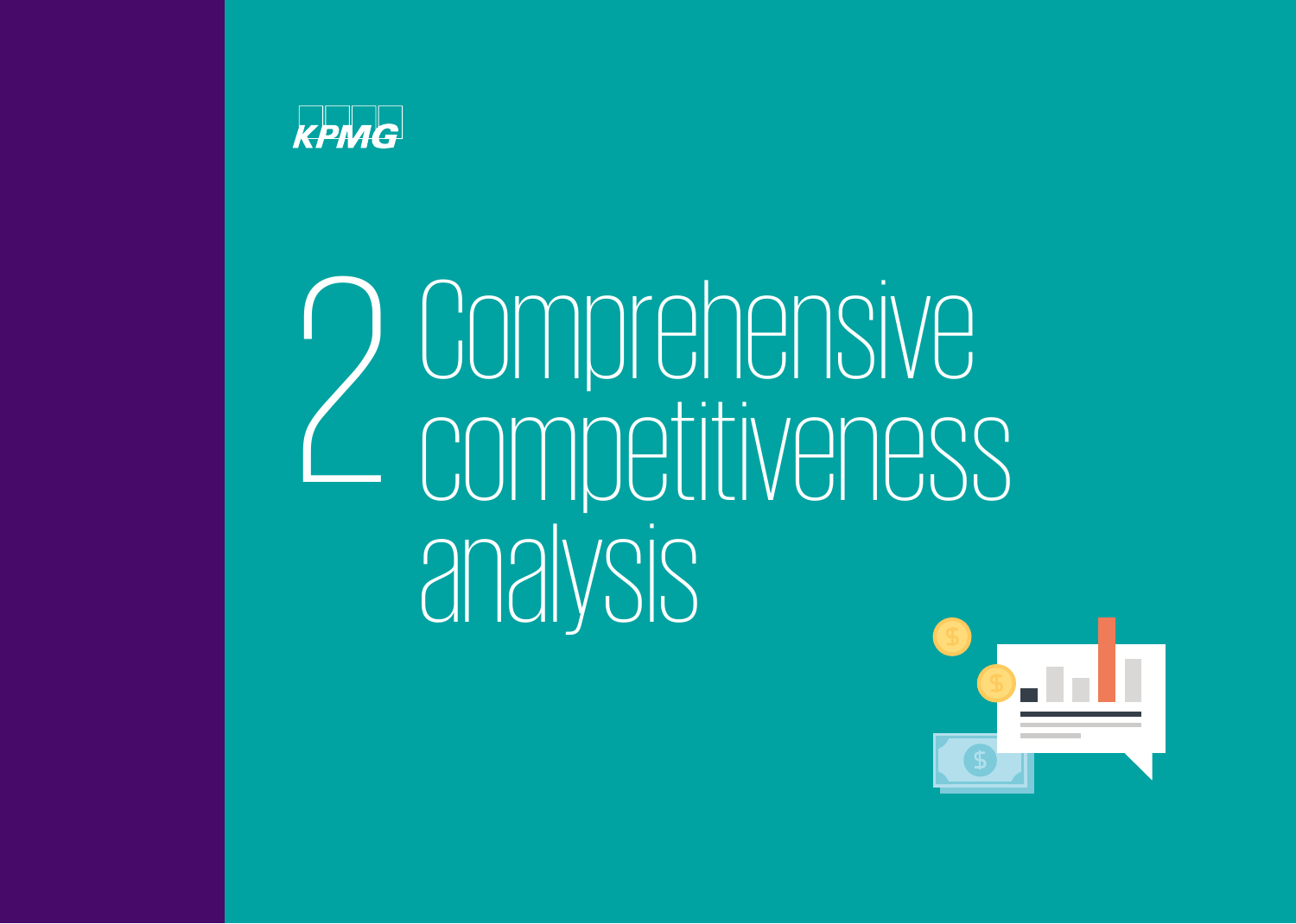## **Marching into the new chapter** Comprehensive competitiveness analysis methodology

### **Comprehensive competitiveness rating matrix <b>Components** and weights



M1 is the highest grade of competitiveness with M7 being lowest.

 M1 indicates excellent financial performance with sufficient capital, strong risk management and high quality of customer service, whereas M7 indicates the opposite

- **IRR/C-SI Risk Rating** results reflect the comprehensive risk profile of insurers in accordance with the CIRC's regulatory philosophy
- **Operation & sustainable development index** incorporates both key financial performance indicators and service quality indices, reflecting companies' operating quality and development sustainability
- $\Box$  The two indicators jointly determine an insurer's position in the competitiveness rating matrix



#### **Operations & sustainable development index**

| <b>Life</b>                                | <b>P&amp;C</b>                                |
|--------------------------------------------|-----------------------------------------------|
| Premium income growth rate<br>(20%)        | Premium income growth rate<br>(20%)           |
| Return on net asset (20%)                  | Return on net asset (20%)                     |
| Net profit growth rate (20%)               | Net profit growth rate (20%)                  |
| Service quality assessment<br>result (40%) | Service quality assessment result<br>$(40\%)$ |

 $\Box$  The choice of rating components and weighting are based on the relevant CIRC guidelines as well as the availability and timeliness of public data

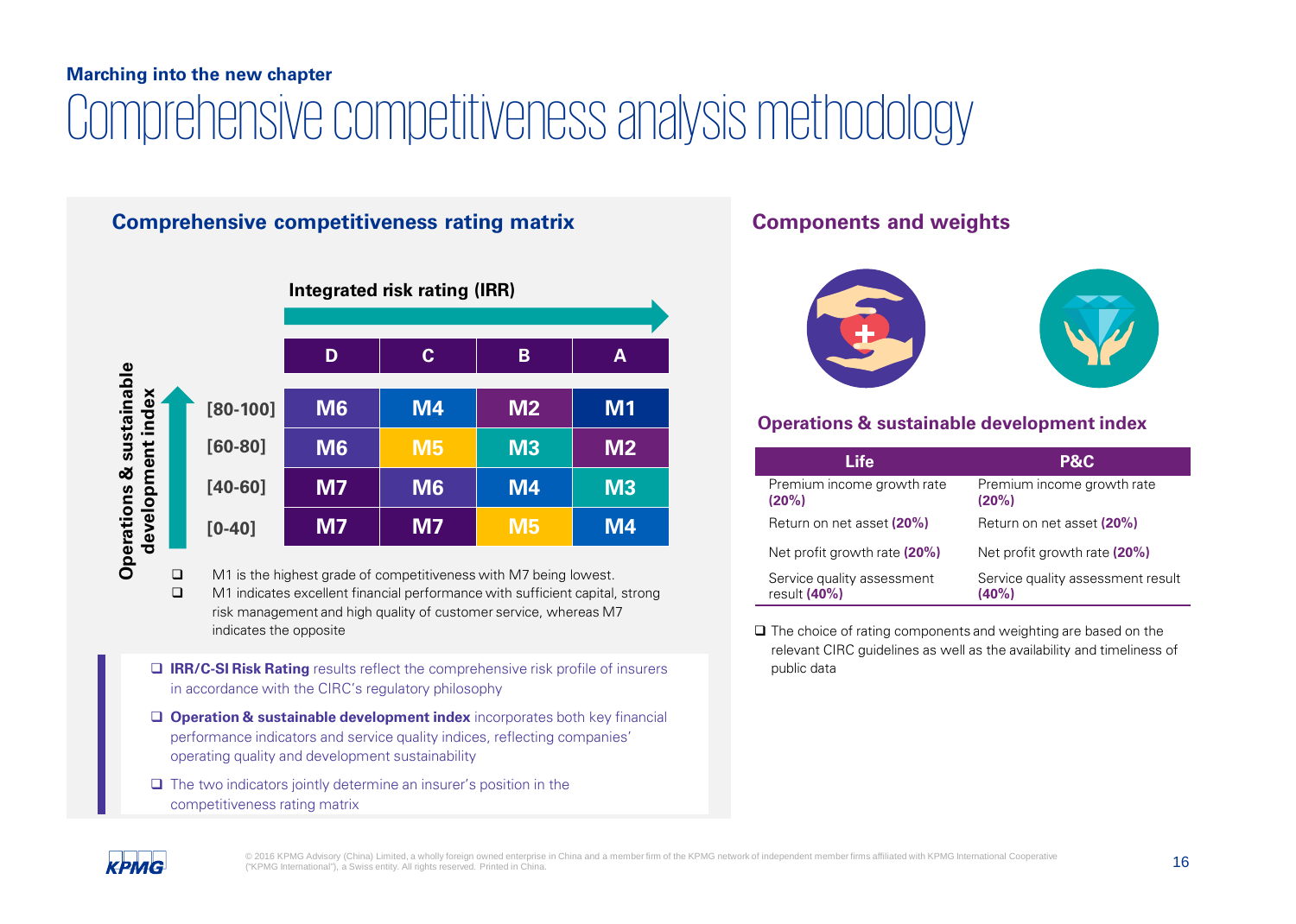## **Marching into the new chapter** Operation & sustainable development index(1/2)

| Premium income growth rate                                                                                                                                                                                                                                                                                                                    |              | <b>Return on net asset</b>                                                                                                                                                                                                                        |              | Net profit growth rate                                                                                                                                       |              |
|-----------------------------------------------------------------------------------------------------------------------------------------------------------------------------------------------------------------------------------------------------------------------------------------------------------------------------------------------|--------------|---------------------------------------------------------------------------------------------------------------------------------------------------------------------------------------------------------------------------------------------------|--------------|--------------------------------------------------------------------------------------------------------------------------------------------------------------|--------------|
| Premium income growth rate<br>$=\frac{Current\ quarter\ premium\ income}{Last\ year\ same\ quarter\ premium\ income} \times 100 - 1$                                                                                                                                                                                                          |              | Return on net asset<br>Current quarter net profit<br>Net asset                                                                                                                                                                                    | $-x100$      | Net profit growth rate<br>-Current quarter net profit<br>Last quarter net profit ×100-1                                                                      |              |
| <b>Index</b>                                                                                                                                                                                                                                                                                                                                  | <b>Score</b> | <b>Index</b>                                                                                                                                                                                                                                      | <b>Score</b> | <b>Index</b>                                                                                                                                                 | <b>Score</b> |
| -10%≤Index≤60%                                                                                                                                                                                                                                                                                                                                | 100          | Industrial MediansIndex                                                                                                                                                                                                                           | 100          | $0 \leq$ Index                                                                                                                                               | 100          |
| $-30\% \leq$ Index $<$ -10%                                                                                                                                                                                                                                                                                                                   | 50           |                                                                                                                                                                                                                                                   |              | $-5\% \leq$ Index $<$ 0%                                                                                                                                     | 50           |
| 60% <lndex <100%<="" td=""><td>50</td><td>Other</td><td>0</td><td>Other</td><td><math>\mathbf 0</math></td></lndex>                                                                                                                                                                                                                           | 50           | Other                                                                                                                                                                                                                                             | 0            | Other                                                                                                                                                        | $\mathbf 0$  |
| Other<br>$\Omega$<br>Year-on-year quarterly premium growth rate<br>is preferred considering seasonal<br>fluctuations in the insurance business<br>The scoring refers to the attachment<br>$\Box$<br>included in Matters on Insurance Company<br><b>Operation Assessment Index System</b><br>(Trial), published by CIRC (CIRC (2015)<br>No.80) |              | Return on net asset measures return for<br>shareholders<br>The scoring refers to the attachment<br>□<br>included in Matters on Insurance Company<br><b>Operation Assessment Index System</b><br>(Trial), published by CIRC (CIRC (2015)<br>No.80) |              | Net profit growth rate reflects a company's<br>□<br>speed in creating net value, an important<br>indicator for business performance and<br>growth capability |              |

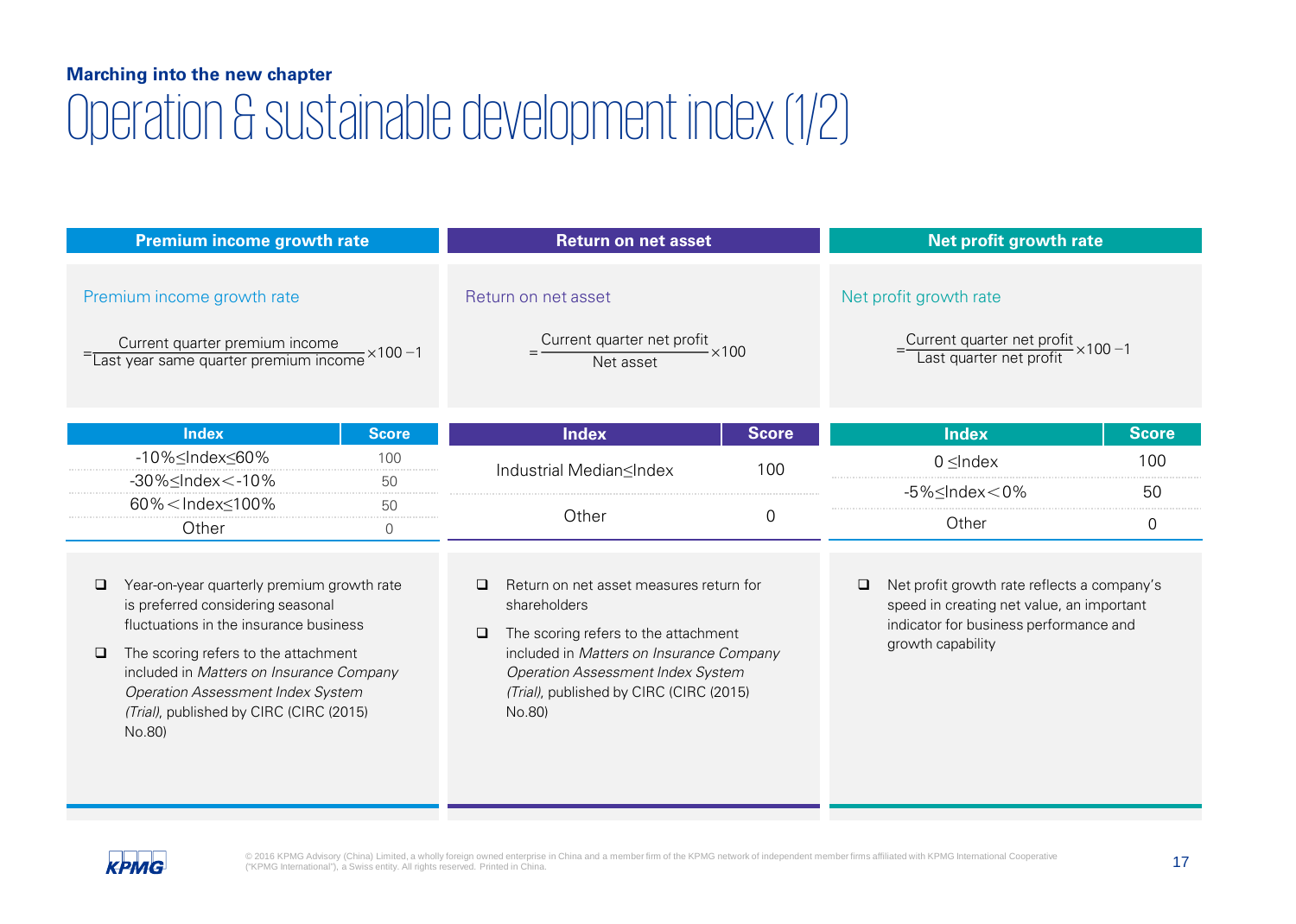## Operation & sustainable development index(2/2)

| <b>Service quality assessment index</b>                  |                  |                                                            |              |  |  |  |
|----------------------------------------------------------|------------------|------------------------------------------------------------|--------------|--|--|--|
| <b>Qualitative index</b>                                 | <b>Score</b>     | <b>Quantitative index</b>                                  | <b>Score</b> |  |  |  |
| Policy framework                                         | $0 - 10$         | Complaint rate per 10,000 policies                         |              |  |  |  |
| Organisational structure<br>Emergency response mechanism | $0 - 10$<br>በ~10 | Complaint rate per 100 million premium<br>income           | $0 \sim 15$  |  |  |  |
|                                                          |                  | Change in complaint rate per 100 million<br>premium income | $0 - 10$     |  |  |  |
|                                                          |                  | .)thers                                                    |              |  |  |  |

- $\Box$  These scores are disclosed in 2015 Life Insurance Company Complaint Handling Assessment and 2015 General Insurance Company Complaint Handling Assessment, which are attached in the circular of the CIRC: 2015 Assessment of Complaint Handling (CIRCCP (2016) No.23)
- Most assessment indicators used in the CIRC's circular, 2015 Assessment of Complaint Handling, are the same as those mentioned in *Insurance Company Service Assessment Policy (Trial)* (CIRC (2015) No.75), which indicate the level of service by insurance companies
- $\Box$  Assuming that there is stable service capability for most companies in the short-term, annual statistics can effectively reflect changes in customer service quality



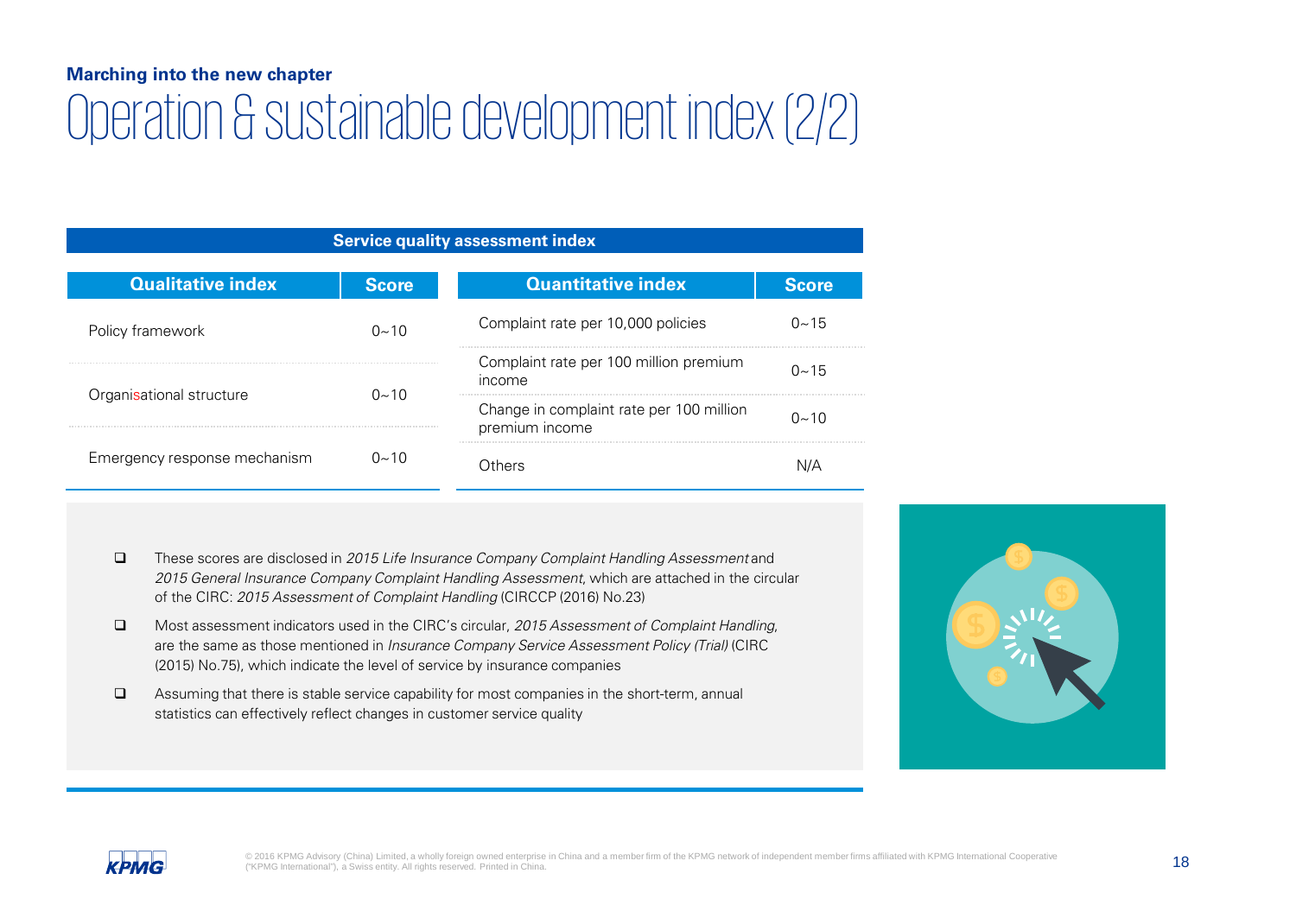## **Marching into the new chapter** 2016Q1 Overall industry comprehensive competitiveness scoring results



- $\Box$  Overall, the results are in line with our expectations
- Around 60 per cent of life and P&C insurers fall into the M3 and M4 categories, which indicates solid levels of competitiveness
- Life and P&C insurers with sufficient capital, excellent operations and a high level of service quality belong to M1 and M2
- Life insurers in M5 tend to focus on high cash value products, while P&C insurers in M5 tend to suffer from poor financial performance

Note: Using quarterly data may lead to a high variation in ratings between different quarters. We will consider smoothing methods to limit fluctuations once more data becomes available

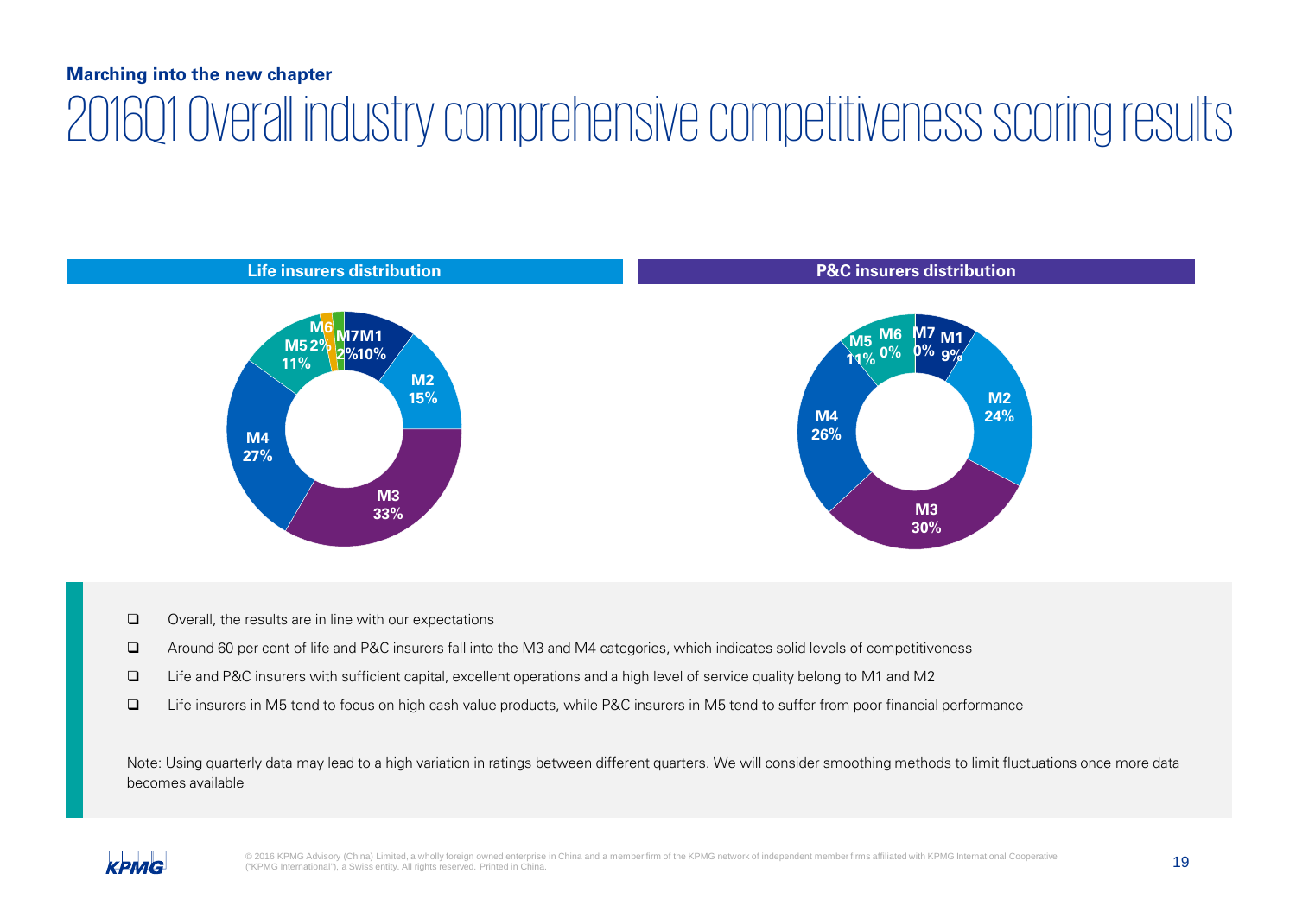## 2016Q1 Life industry comprehensive competitiveness scoring results (1/2)



- □ Four insurers belong to M1
- $\Box$  One insurer is included in M4. This company received a B risk rating and posted a significant decline in net profit compared with the same period last year
- $\Box$  Two insurers are included in M3. one of which had lower premium income with large variation in net profit compared with the same period last year, while the other suffered a net loss



**Bancassurance & postal** 

- □ Four insurers are included in M3. These companies experienced declining net profits and received A risk ratings
- $\Box$  One insurer is included in M4. This company received a B risk rating and posted a significant fall in net profit
- $\Box$  One insurer is included in M1. This company received an A risk rating, although its net profit increased significantly from a year ago
- $\Box$  One of the two insurers in M2 received a very low service quality assessment score



- □ Overall, 20 insurers are included in the M3, M4 and M5 categories, following an increase in premium income and a decline in net profit on average
- □ One insurer is included in M7 and received a D risk rating



**Foreign owned life** 

- Overall, 16 insurers are included in the M2, M3 and M4 categories, most of which benefited from stable operations with steady growth in premium income and net profit
- $\Box$  One insurer is included in M5. This company recently completed a change in ownership structure and received a B risk rating. It also experienced an increase in premium income as well as net loss
- $\Box$  One insurer is included in M1. This company performed well, obtained a good risk rating and received an excellent service quality score

Note: The categorisation of life companies above are based on guidelines released by the Insurance Association of China in 2015

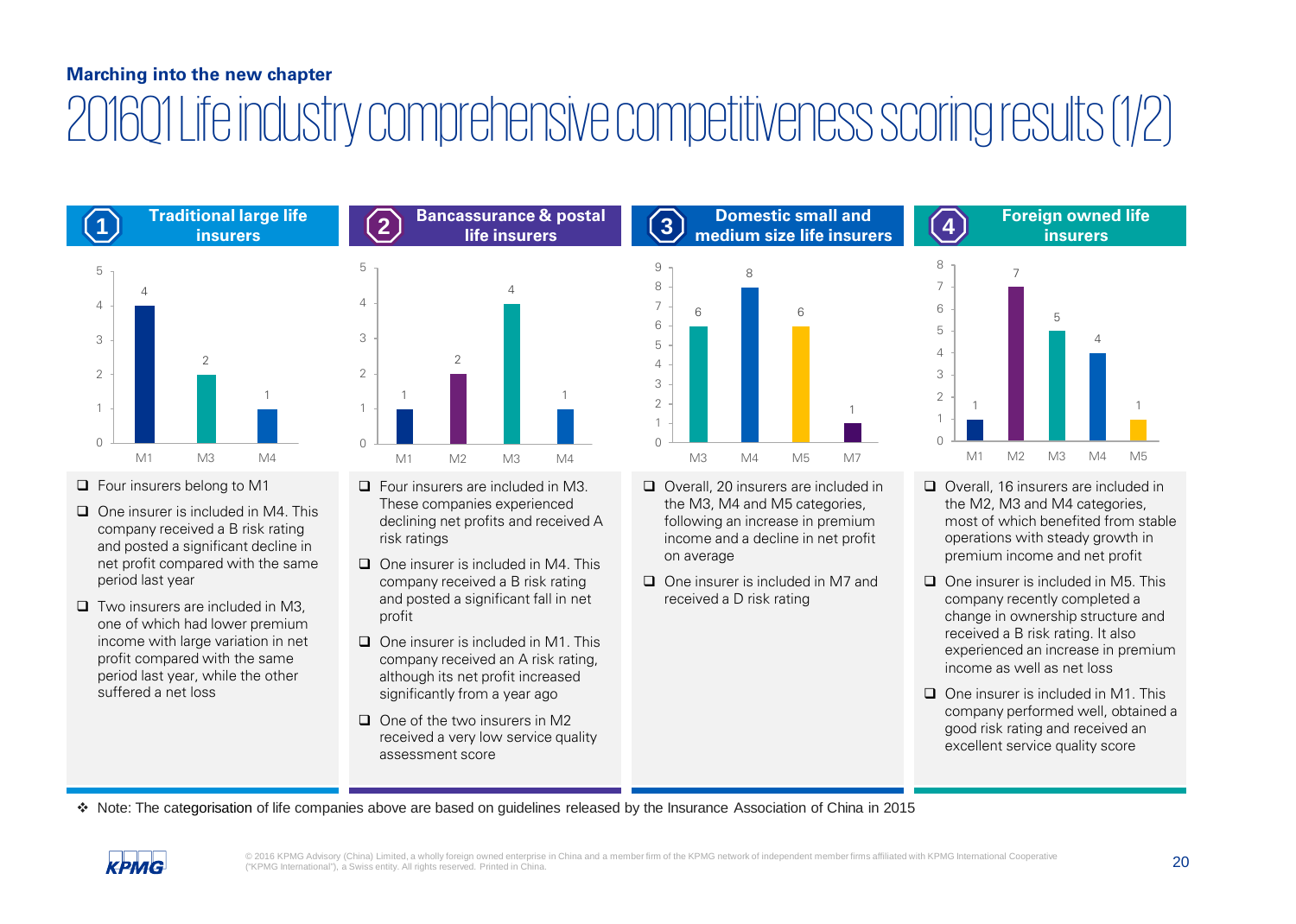## 2016Q1 Life industry comprehensive competitiveness scoring results (2/2)





- □ One insurer is included in M3, having posted a net loss despite receiving an A risk rating and a high service quality assessment score
- $\Box$  One insurer is included in M4, selling mainly investment type products. This company received a B risk rating and a lower than average score for service quality
- □ One insurer is included in M6, having posted a significant decline in net profit as well as received a C risk rating and a low score for service quality



- $\Box$  One insurer is included in M4, having posted a decline in net profit as well as receiving a B risk rating and a service quality score below the industry average
- $\Box$  Both insurers in M3 received B risk ratings, one of which had good operating indicators but received a low service quality score, while the other received a high service quality score but posted a net loss

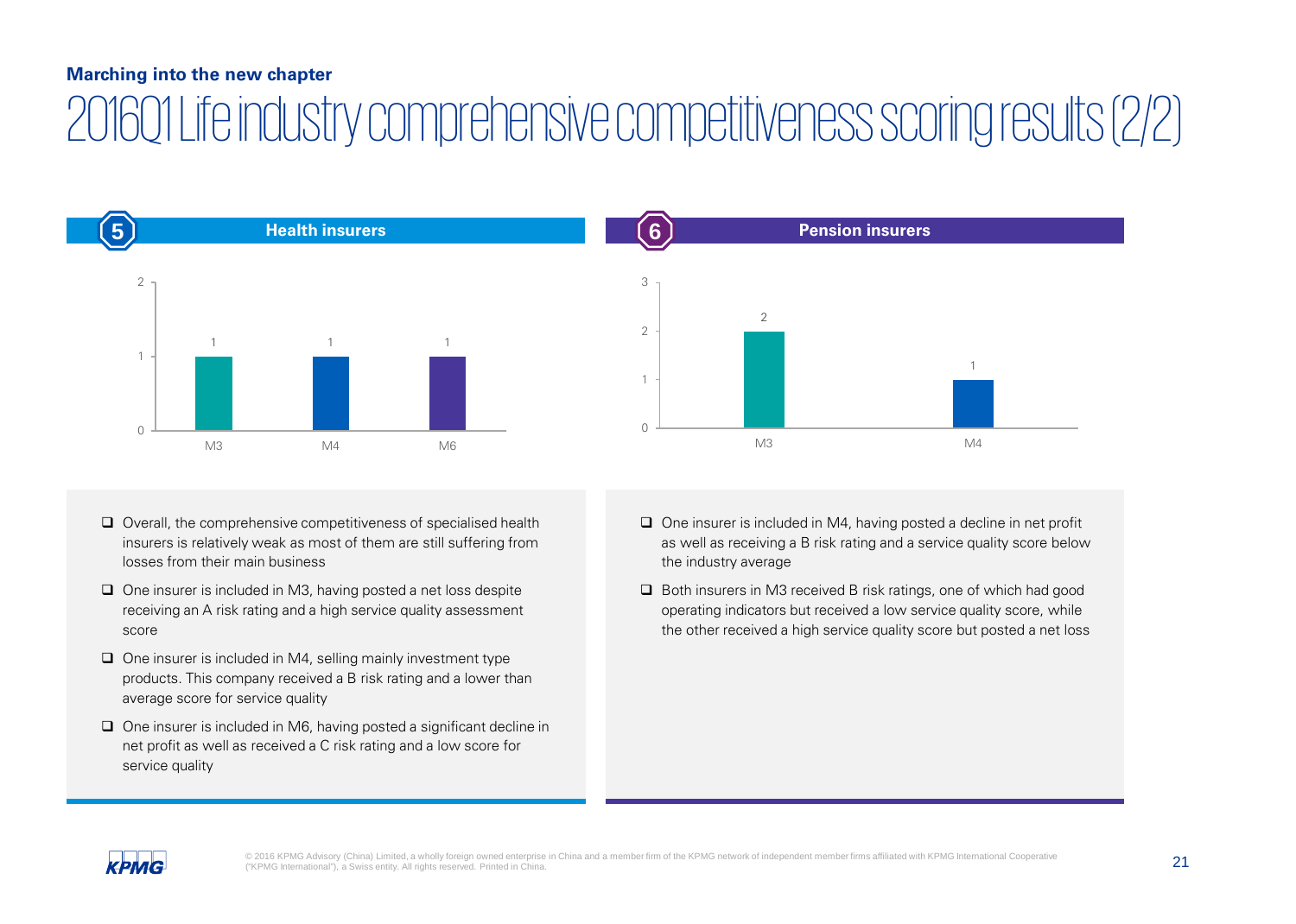## 2016Q1 P&C Industry comprehensive competitiveness scoring results

2 4  $\bigcap$ 1 2 3 4 5  $M1$  M2

- $\Box$  Two out of the four insurers included in the M2 category received a B risk rating and had good operating indicators, while the other insurers received A risk rating but posted declining net profits
- $\Box$  Two insurers in the M1 category received A risk ratings having posted good financial results but received low service quality scores



- □ 23 insurers comprise the M2, M3 and M4 categories, most of which received A risk ratings. Some received B risk ratings but had good operating performances
- $\Box$  One insurer in M1 received an A risk rating. posted good financial results but received a low score for service quality
- $\Box$  One insurer in the M5 category received a B risk rating and posted lower premium income and net profit as well as a low service quality score



- □ 13 insurers are included in the M3, M4 and M5 categories, most of which received B risk ratings and posted a fall in net profit
- $\Box$  Four insurers are in the M5 category, one of which received a C risk rating, while the other three experienced a sizable fall in net profit
- $\Box$  One insurer is included in the M1 category and received an A risk rating. It posted good financial results but received a very low score for service quality
- One insurer is included in M2. It received a B risk rating with stable operating results as well as a high score for service quality

Note: The categorisation of P&C companies above are based on 2015 direct premium income and ownership structures

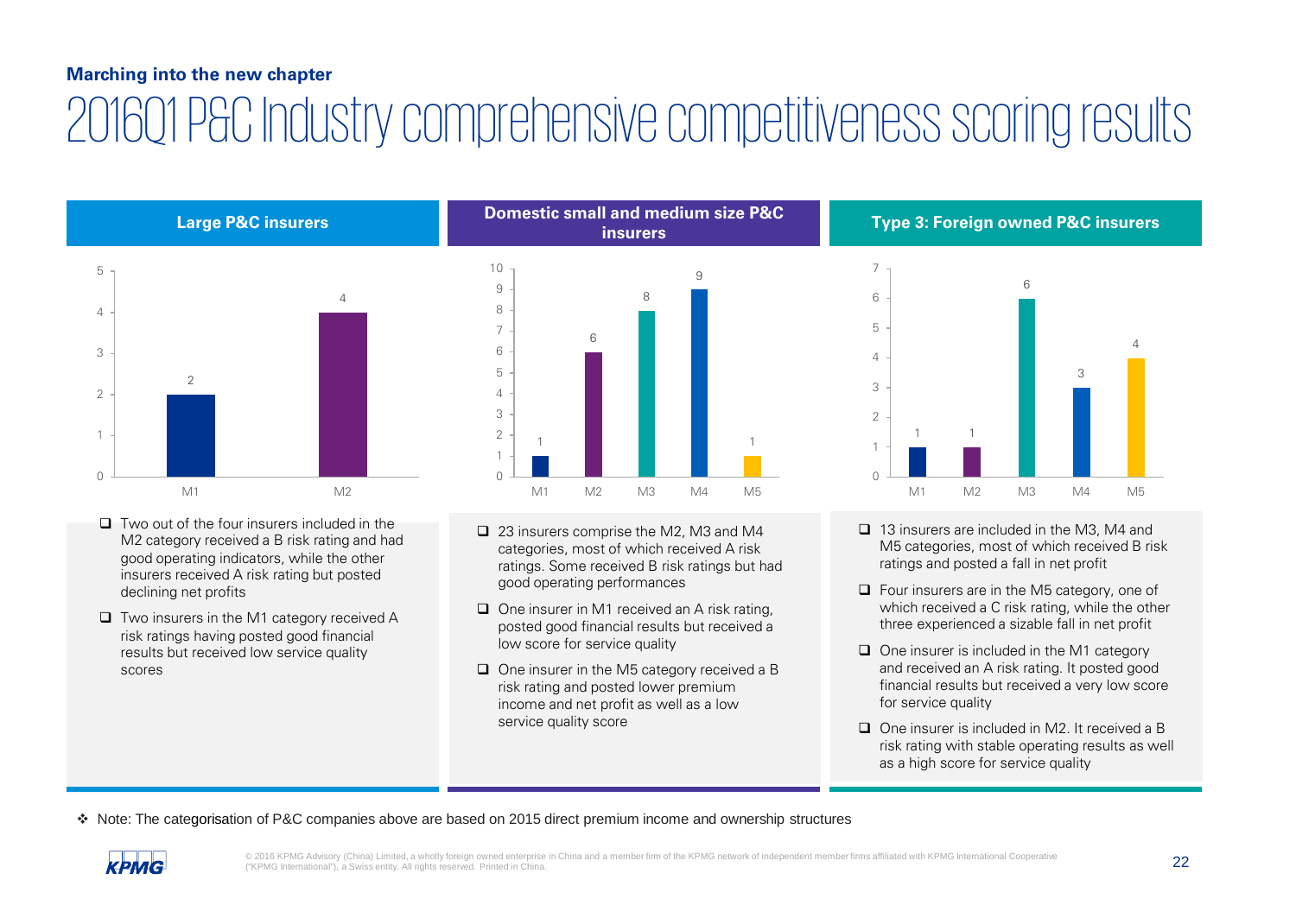# Contact us

**Walkman Lee** +86 10 8508 7043 walkman.lee@kpmg.com

**Estella Chiu** +852 2847 5035 estella.chiu@kpmg.com

#### **Feifei Zhang**

+86 21 2212 3133 feifei.zhang@kpmg.com

#### **Bo Huang**

+86 10 8508 5999 bo.huang@kpmg.com



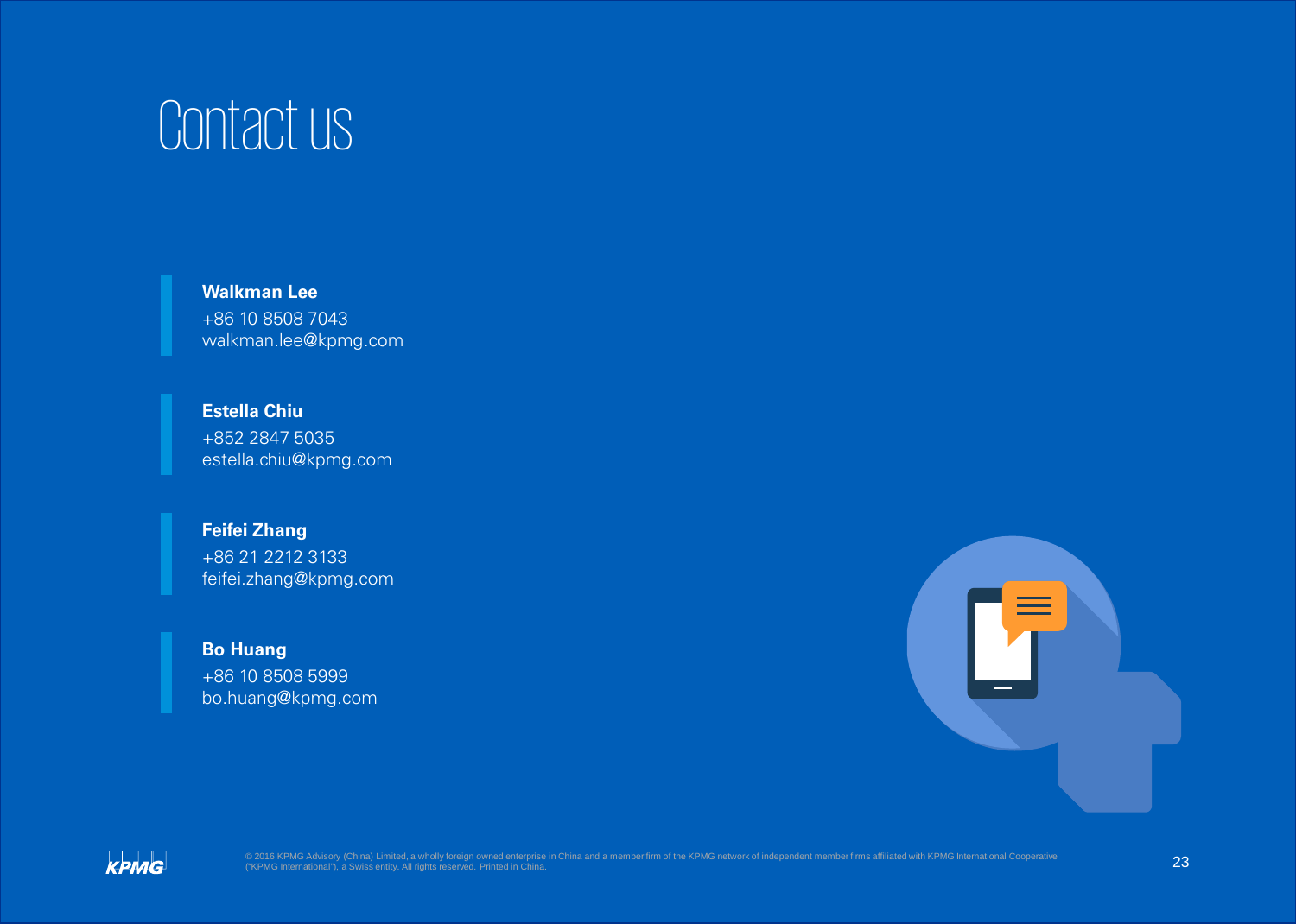



**kpmg.com/socialmedia kpmg.com/app**



The information contained herein is of a general nature and is not intended to address the circumstances of any particular individual or entity. Although we endeavour to provide accurate and timely information, there can be no guarantee that such information is accurate as of the date it is received or that it will continue to be accurate in the future. No one should act on such information without appropriate professional advice after a thorough examination of the particular situation.

© 2016 KPMG Advisory (China) Limited, a wholly foreign owned enterprise in China and a member firm of the KPMG network of independent member firms affiliated with KPMG International Cooperative ("KPMG International"), a Swiss entity. All rights reserved. Printed in China.

The KPMG name and logo are registered trademarks or trademarks of KPMG International.

Publication number: CN-RCACT16-0001 Publication date: July 2016